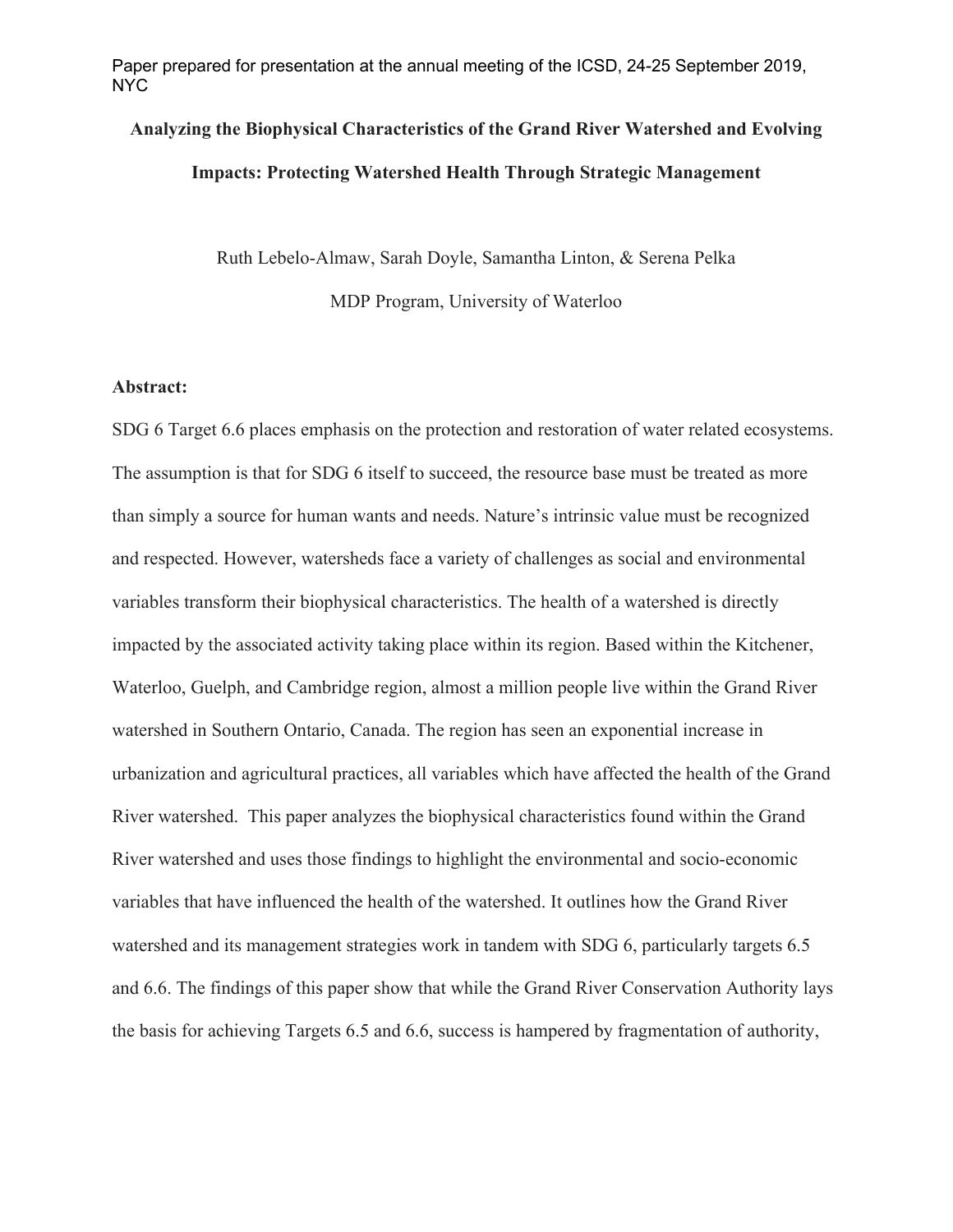limited human and financial resources, and information gaps. The paper concludes that the coordinated pursuit of cross-sector partnerships can help overcome these challenges.

#### **Key Words:**

Watershed, Grand River, management, SDG 6, health, urbanization, partnerships, Integrated Water Resource Management, agriculture, ecosystem, Grand River Conservation Authority, southeastern Ontario, climate change

## **Introduction**

The Sustainable Development Goals (SDGs) introduced by the United Nations and adopted by countries around the globe in 2015 take a holistic approach to sustainability (United Nations General Assembly [UNGA], 2015); they succeed at categorizing development challenges within distinct calls to action.  $SDG 6$  – "ensure availability and sustainable management of water and sanitation for all" – positions the far-reaching and broad range of water issues into tangible objectives to be used in large- or small-scale contexts (UNGA, 2015). These objectives can be applied within the boundaries of watersheds, as these particular water systems face unique challenges as environmental and socio-economic impacts transform their biophysical characteristics and associated ecosystems. The Grand River watershed in Southern Ontario, Canada, is a particularly relevant case to examine because it provides insights into management strategies that promote sustainability and watershed health. With a distinct history of integrated water resource management (IWRM), the Grand River watershed offers important lessons of adaptation for regions under transformation (Veale & Cooke, 2017).

SDG 6 cannot be achieved out of a degraded ecosystem, thus the ability to achieve water and sanitation for all is dependent on more than water delivery systems and filtration plants. All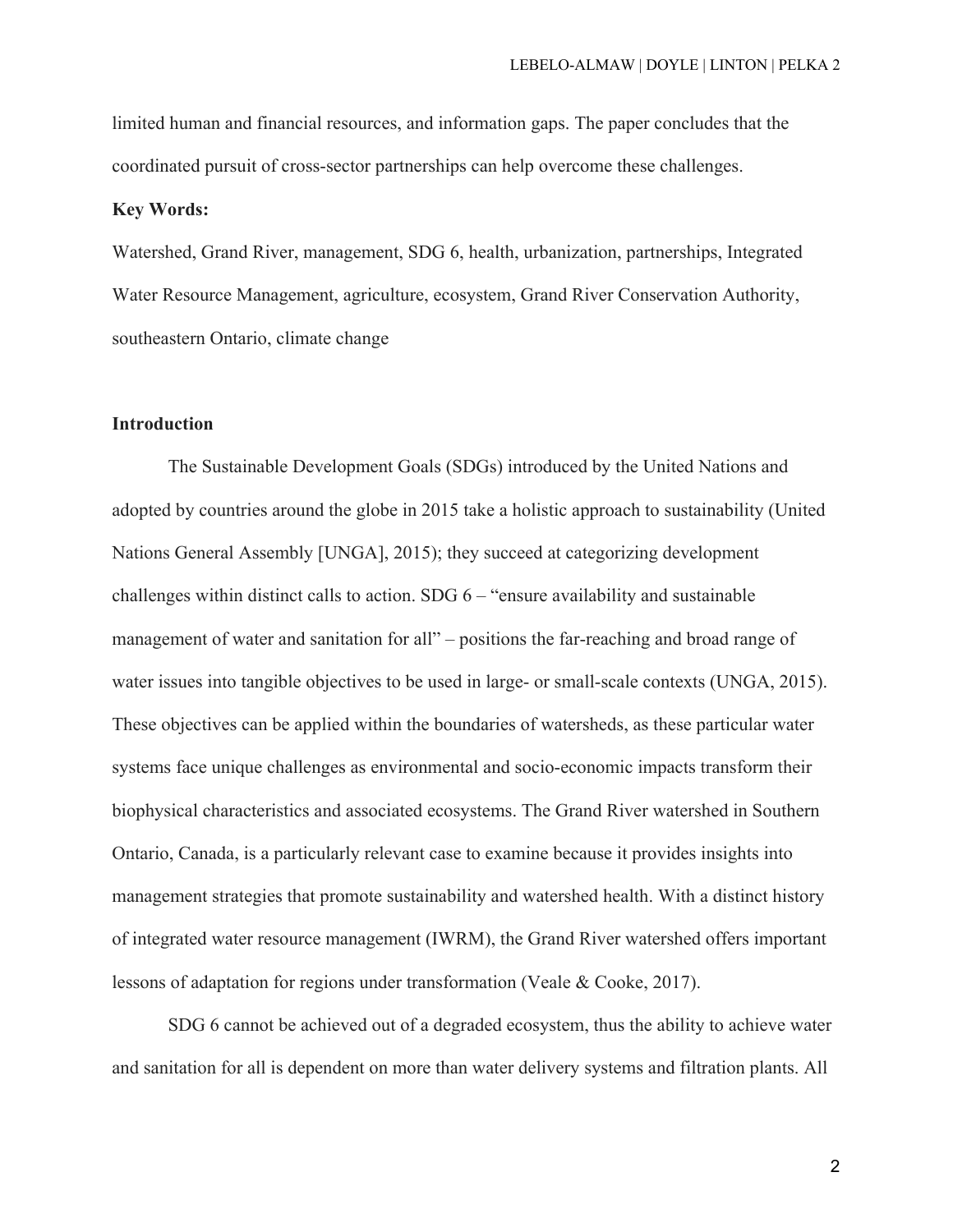activity taking place in the region – in this case, the Grand River watershed – must be considered in order to understand the health of the watershed. These factors need to be accounted for to ensure the successful management and use of watershed systems. This paper aims to prove that the Grand River watershed and its management strategies work in tandem with SDG 6, particularly targets 6.5 and 6.6, and that it provides an effective and sustainable framework for protecting and restoring water-related ecosystems. It will first examine the biophysical characteristics of the Grand River watershed and analyze the environmental and socio-economic variables upon it. It will then move into an exploration of the management systems currently in place, critically assessing their effectiveness as they relate to SDG 6. Lastly, it will propose recommendations to improve the implementation of SDG targets that may be used to improve the overall health of the Grand River watershed.

## **Background**

In order to assess the management strategies utilized within the Grand River watershed in Southern Ontario, Canada, the characteristics that shape the demand and supply of the water source must first be understood. In comparison to a large portion of Ontario that sources their water mainly from the Great Lakes, the Grand River watershed and the 39 municipalities and two First Nations territories that makeup the region, do not (Veale & Cooke, 2017). Rather, the Grand River watershed serves as an abundant, albeit limited, water source. The watershed covers an area of approximately 6800 square kilometres with the length of its rivers and streams totaling around 11,000 kilometres (Grand River Conservation Authority [GRCA], n.d.-a). It is important to note that in some cases, only a portion of a municipality falls within the watershed, presenting unique circumstances for implementing management structures. The water flows from Dufferin Highlands into Lake Erie at Port Maitland, with most of its water supply needs satisfied by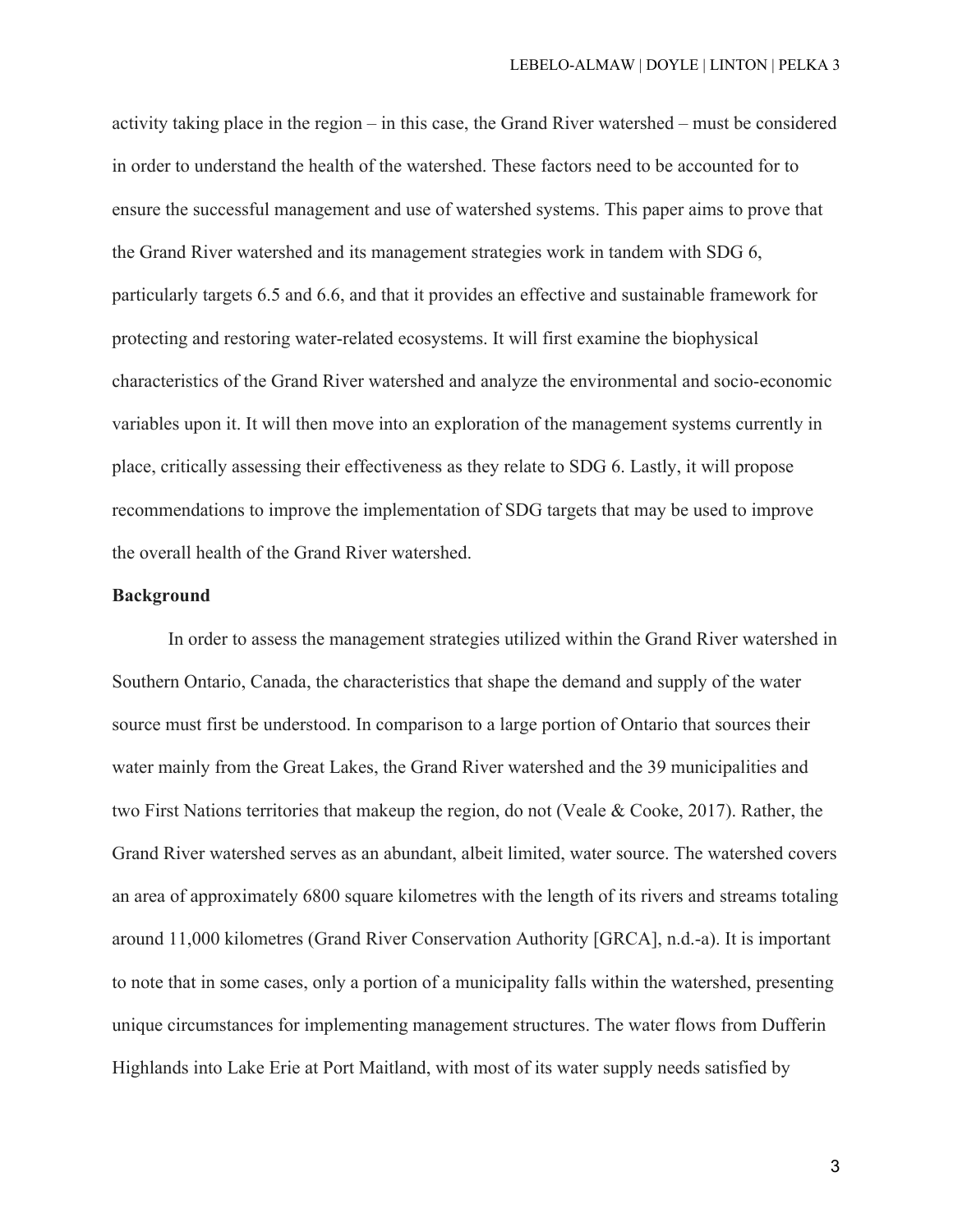groundwater sources and river systems taking, and a remaining and relatively small 4 percent, being sourced from the Great Lakes (Etienne, 2014).

With close to one million people living in the watershed, concentrated in the urban areas of Kitchener, Waterloo, Guelph, Cambridge and Brantford, the region has and continues to experience rapid urbanization (Liu et al., 2016). While these cities continue to grow approximately 70 percent of the watershed is still made up of farms and land used for agricultural activity (GRCA, n.d.-a). These numbers are significant, indicating the population density of the watershed's urban areas in an estimated 30 percent of the watershed area. This human sprawl has altered the demand pressures on the Grand River watershed, with municipal water demand accounting for over 60 per cent of the total volume of water used in the watershed annually (Etienne, 2014).

Changes to infrastructure, coming largely from the expansion of housing onto land traditionally used for agriculture, has impacted the activity taking place in the Grand River watershed and thus the watershed itself. The exponential increase of urbanization occurring in the region has not only impacted the demand on the water supply, but has created new, complex risks of contamination to it (Jyrkama & Sykes, 2007). The expanding human activity, paired with environmental impacts of a changing climate, pose a degree of uncertainty for the stability of the watershed as recharge rates of the water supply are sensitive to these changes (Jyrkama & Sykes, 2007). However, for many decades, there has been comprehensive and evolving management practices in place in the Grand River watershed. A Grand River Conservation Authority (GRCA) report from 1998 stated that one of their top watershed management issues includes, "Keeping the watershed healthy (economically, socially, and environmentally) while accommodating for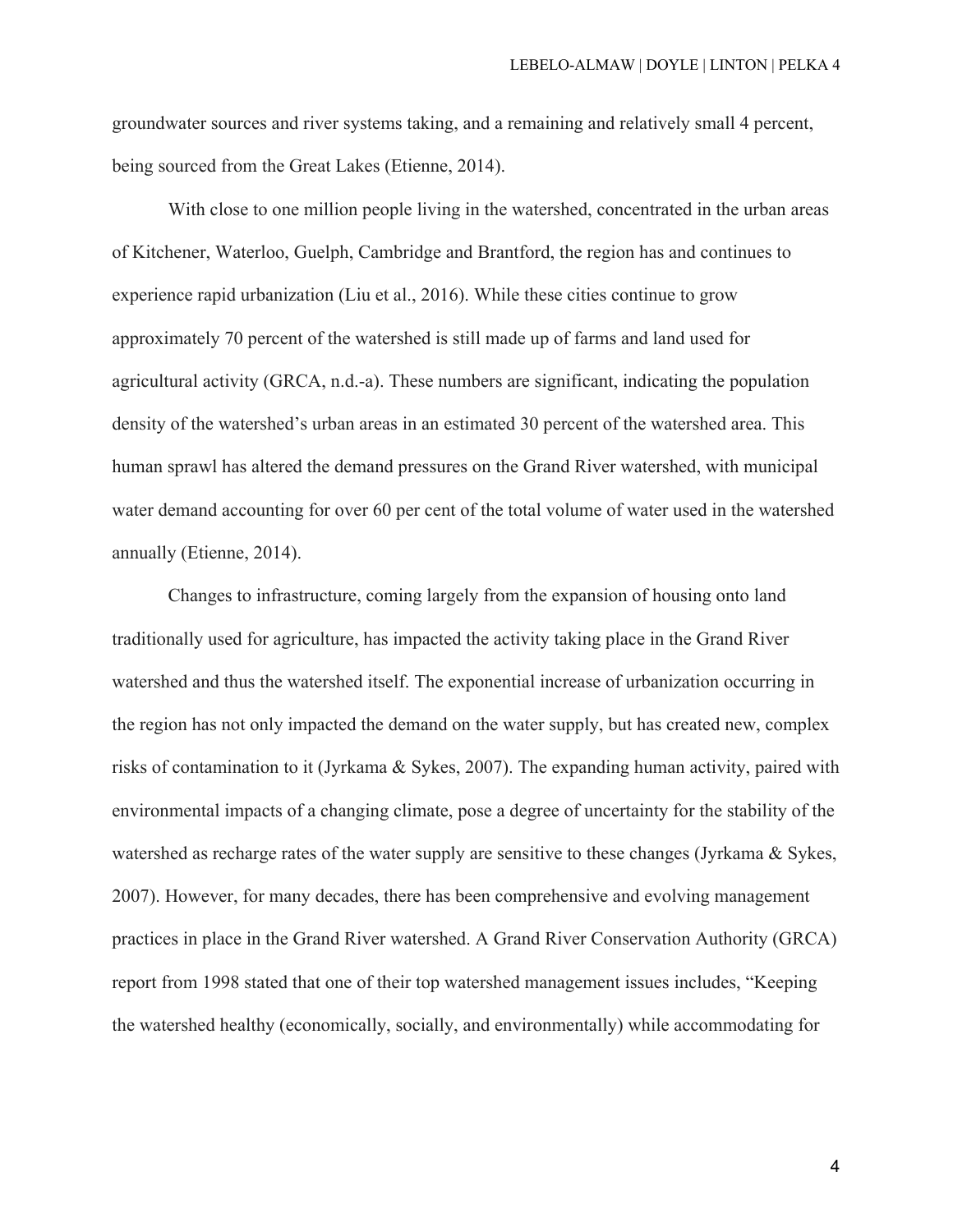growth." (p. 8). It is evident that a balance between human and environmental priorities has been a pillar of the Grand River watershed management strategies.

The region has a long history of watershed management, with the province of Ontario forming the Grand River Conservation Commission in 1932, the first watershed agency in Canada, to monitor and manage reservoirs in the area (Veale & Cooke, 2017). This merged with the Grand Valley Conservation Authority in 1966, another conservation group conducting management in the region, to form what is now the Grand River Conservation Authority (Veale & Cooke, 2017). This group has served as the leading management organization for the watershed since then, with comprehensive efforts to protect the health of the Grand River watershed in place. The province of Ontario has played a significant role in the watershed's management history, conducting water testing in the region since the 1960's (Francis, 1996). Furthermore, there has been an overwhelming amount of community engagement surrounding watershed health, with over 80 organizations working on environmental monitoring and protection of the Grand River watershed since the 1990's (Francis, 1996). Through an understanding of the characteristics and history that shape the Grand River watershed, an analysis of the current management strategies can be better informed.

#### **Exploration of Management Systems**

The way a system is managed will have direct impacts on its ability to be operational. In tandem with this, in order for a system to be sustainable it must have effective management strategies set in place. Certain practices are required to be implemented in order for the system to succeed. Watershed management strategies reflect this; the strategies work to implement practices that protect and improve water quality and other natural resources found within the watershed (Liu, 2016). Integrated water resource approaches should be applied to watershed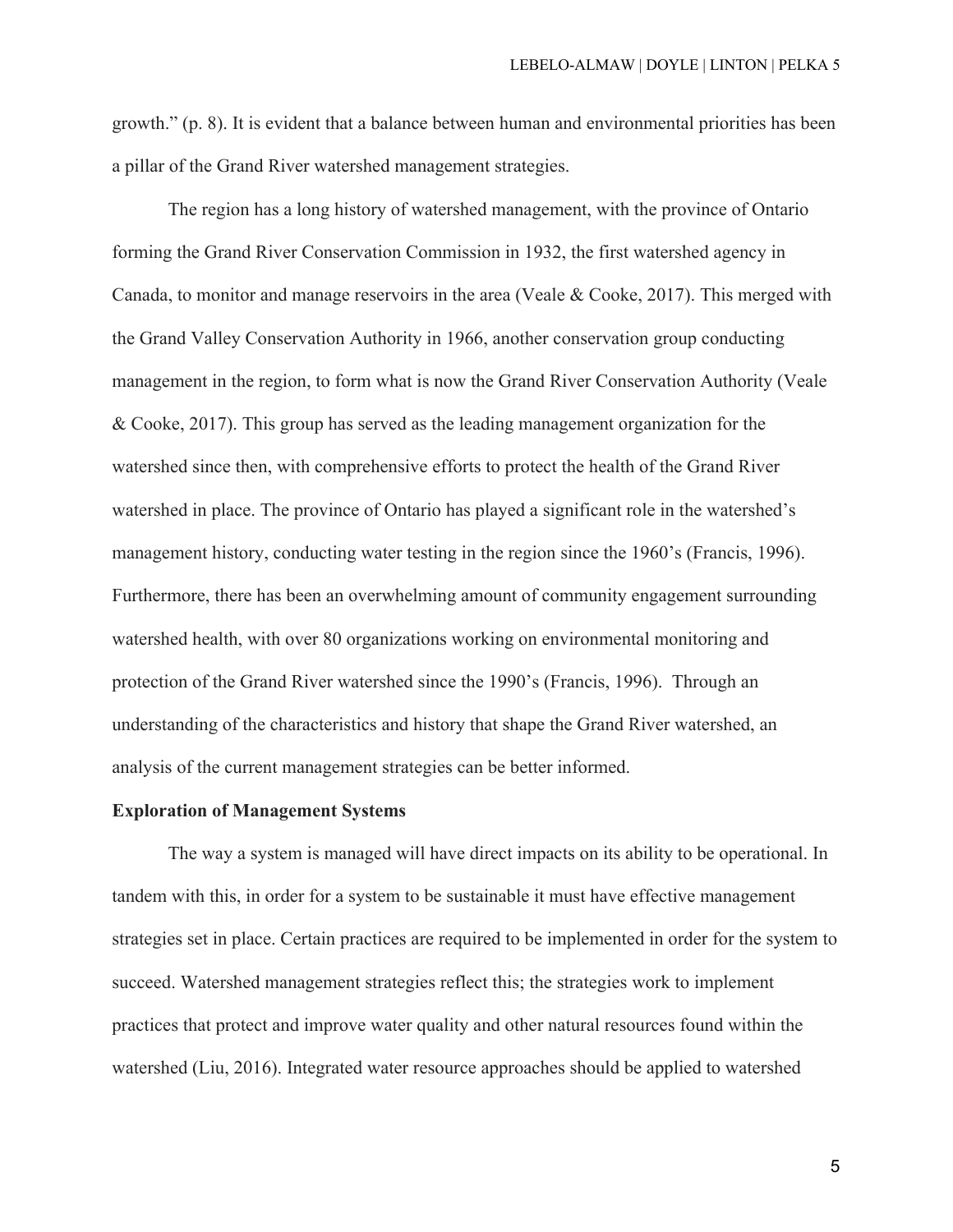management systems. In using the inputs of the economy, environment, and society, a sustainable management strategy can be applied to watershed health. Watershed management strategies should reflect the targets found within SDG 6, and by using an integrated approach this can be achieved. Effective watershed management systems work to identify the variables that can have a negative impact on watershed health. By outlining these variables these systems have the ability to set in place mitigation strategies that can protect the watershed from adverse impacts.

In order to provide lasting solutions, it is important to learn from the mistakes of the past. Looking at past management strategies can provide key insights into how future management strategies can be the most efficient. The Grand River Watershed Authority (GRWA) in 1997 published a document focused on the state of the watershed at the time. Its focus was on how to ensure the continuation of growth for the watershed, with an emphasis on ensuring its health and simultaneously its ability to prosperous. The document predated the Millennium Development Goals (MDGs), but included similar language used by the MDGs and SDGs. The document comes in tandem with SDG 6, target 6.6 "protect and restore water-related ecosystems, including mountains, forests, wetlands, rivers, aquifers and lakes (UNGA, 2015)." The document highlights the importance of protecting aquatic life within the Grand River watershed, it goes on to outline that in doing this the surrounding ecosystem will be able to thrive. It directly equates the protection of life under water to sustainability, a key facet of the SDGs, particularly SDG 14 Life Under Water. While this document predates the MDGs and SDGs it uses similar language making it ahead of its time. Through analyzing population growth and business development the document outlines the socio-economic factors that affect the Grand River Watershed. In doing so it provide a multi-faceted understanding of the watershed and provides the space to bring the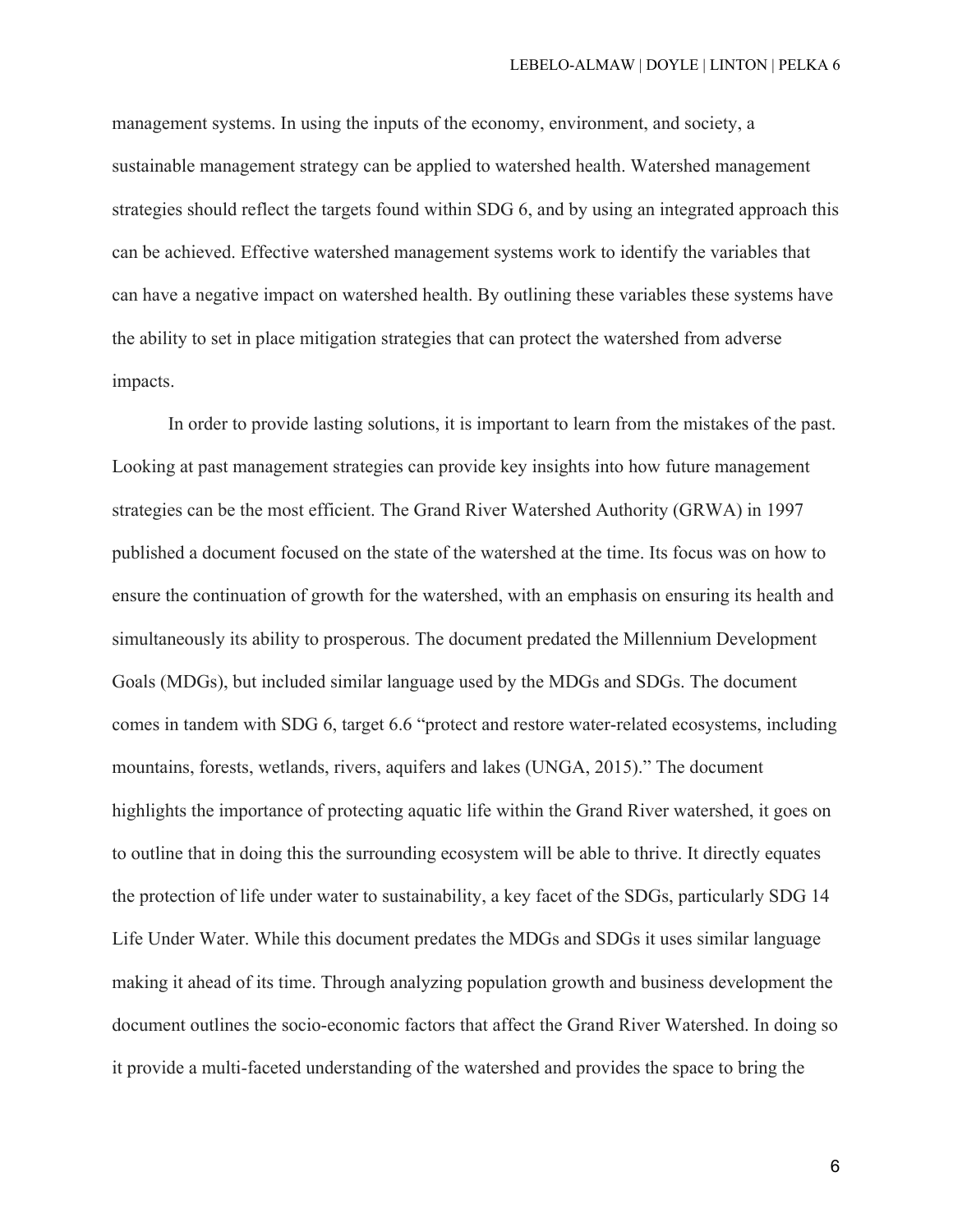community into contextual conversation surrounding the watershed. The human influence on resources sometimes goes overlooked by water management systems, but the GRWA makes a point of including it within its discourse surrounding the watershed. This document was ahead of its time, it highlighted key variables, used progressive language, and proposed innovative strategies for the Grand River watershed going into the new millennium. It should be used as a guideline for best practices within the realm of watershed management.

The current Grand River watershed plan produced in 2014 takes the sentiments highlighted by the 1997 publication and outlines them in a more nuanced manner. In particular it looks at the socio-economic variables beyond simply population growth and business development, but by the needs of the municipal, industrial and commercial communities (Etienne, 2014). In doing this the plan outlines key gaps within the system and proposes solutions to fill them. It places a focus on sustainable water use, and while SDG 6 is not mentioned throughout the publication, the solutions proposed place a direct focus on facets outlined within the SDG and its targets. Its emphasis on finding the balance between ecosystem health and human health is a key component of an integrated water management approach, the internationally accepted approach to resource management. While the document does not mention the SDGs, it uses the same language and speaks to the impact the SDGs have had on sustainability. By analyzing management systems of the past and present insights can be given into how to create effective water management strategies. Through comparing and contrasting the GRWA document published in 1997, to its most current publication published in 2014, it is clear to see where the GRWA has grown, and where work is still required. The GRWA has maintained the balance between supply and demand, but there is still room for growth. Through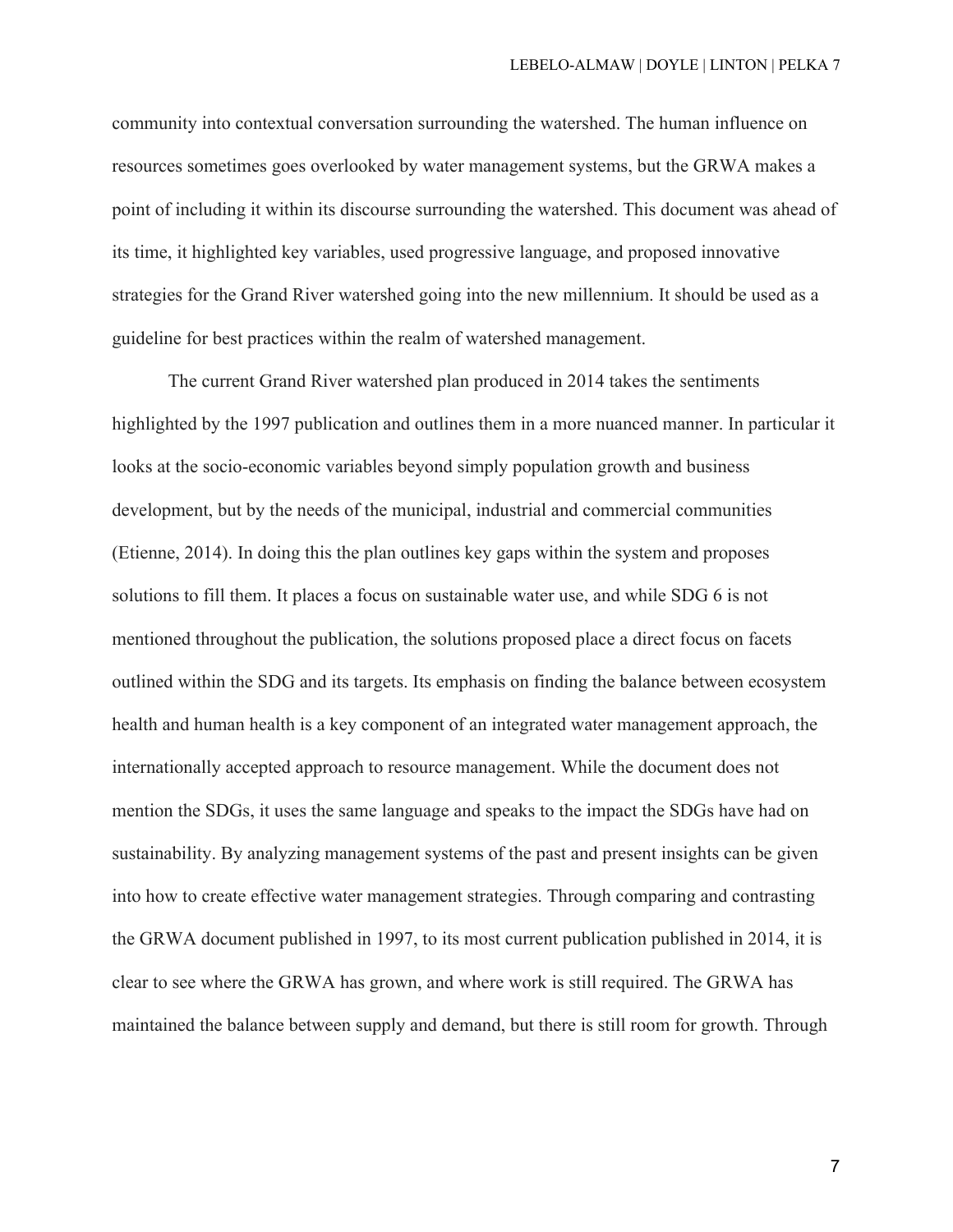placing an emphasis on using an IWRM approach to maintain the Grand River watershed, the GRWA works in tandem with the targets and goals set out by SDG 6.

#### **Variables Influencing Watershed Health**

Any activity that occurs in a watershed will have an effect on the quality of the resource. The case of the Grand River watershed clearly outlines this. Within the past thirty years urban development in the Kitchener-Waterloo region has increased exponentially. This development has changed the environmental makeup of the land, and in turn the watershed. With the region becoming increasingly urbanized, activities such as lawn care, water diversion, and septic maintenance have increased as well, with direct effects on the resources found in the watershed. As mentioned previously, watershed management strategies have begun to realize the importance of including these factors within their planning processes. In including socio-economic and environmental variables within watershed management discourse, effective partnerships can be created. To successfully manage watershed health, these partnerships are essential (Margerum 2004). In past management strategies of the Grand River watershed, the voices of the community were overlooked, by leaving these critical insights out of the discussion valuable information was lost. The Grand River watershed's setting within a rapidly developing region of southeastern Ontario that hosts an intensive agricultural sector means there are substantial environmental variables influencing the health of the watershed. Runoff from farmland is heavy in nitrogen, phosphorus, and soil particulate matter; urbanization is increasing non-point source (NPS) pollution and impacting the flora and fauna biodiversity; climate change poses uncertain risks to groundwater recharge rates. While these are just a few of the risks facing the land and water within the watershed's boundaries, it is critical to understand all the environmental impacts affecting the watershed. This is crucial as a precursor to determining the steps that must be taken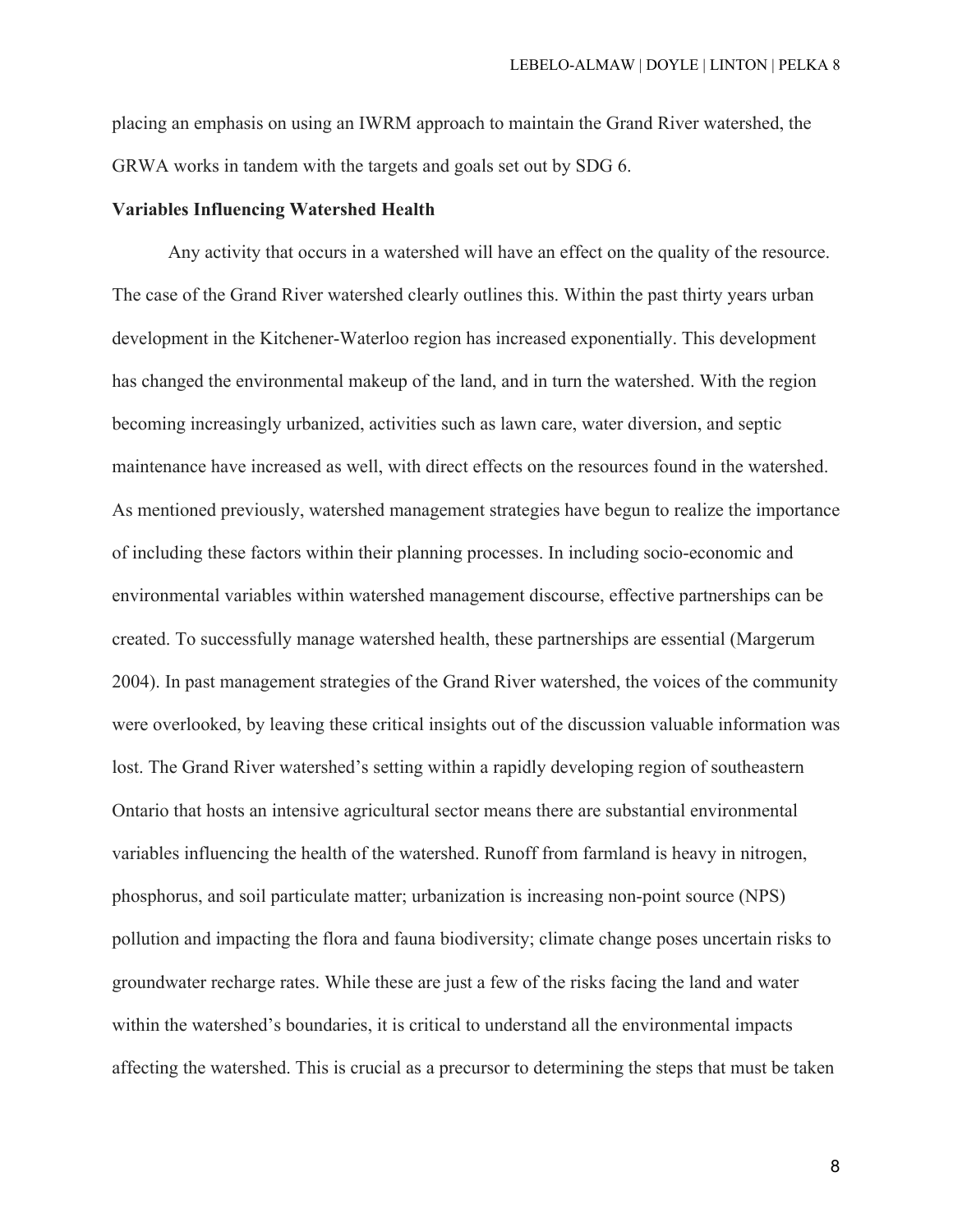to mitigate these effects. Understanding the environmental variables that influence the health of the watershed is imperative to the development of future management plans and other waterrelated projects to address the needs of ecosystem and the many people who rely on the Grand River for clean water. This section will analyze the influences of the agricultural sector, urban development, and climate change on the health of the Grand River watershed, and explore the impacts on the environment and aquatic life within it. This section will highlight certain socioeconomic and environmental variables that have come to influence the Grand River watershed. It will analyze the influences of urbanization, the agricultural sector, and climate change on the health on the health of the Grand River watershed. It will use these variables to outline a variety of factors at play within a watershed, demonstrating the need for a multi-faceted water management system.

## Urbanization

As the municipalities within the Grand River watershed expand, the influence of urbanization on the health of the watershed becomes apparent. Homes and farms have been built within the watershed, and as a result community members (homeowners, farmers) have the ability to identify the activities that have negatively affected their resources. With the rise of urban development, farmers who were once the sole proprietors of their land have seen a change in the quality of their natural resources. The increase of development has led to land that was once arable to become a sterile entity. The agricultural mid-west in the United States provides insights into this. As a result of urban development farmers in Iowa were unable to grow crops like they used to because of the chemicals that have infiltrated their land sources, in turn negatively affecting the watershed (Ryan, 2003). If these farmers did not speak out in attempt to stop this from continuing, watershed managers would not have been able to include mitigation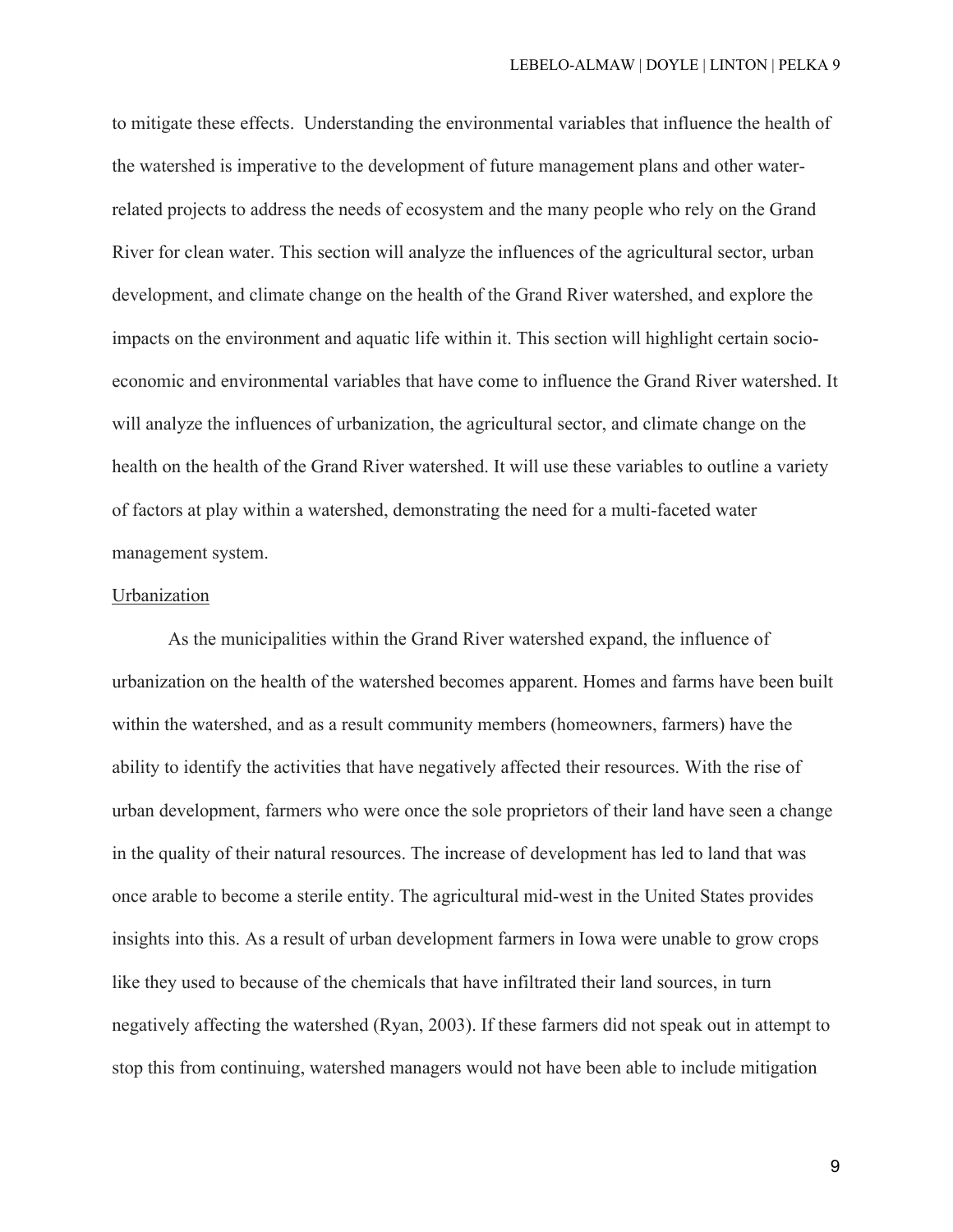mechanisms within their planning processes. Farmers spoke out against what was occurring and in turn better management practices were able to be set in place. The voices of community members need to be included to properly understand the socio-economic impacts on a watershed.

Within urbanization there are environmental variables at play as well. Land use changes, urban runoff, and municipal wastewater discharges all impact the quality of the water and the habitability for aquatic species. Converting forested and wetland areas into housing developments, commercial properties, and paved roadways dramatically increases the amount of impervious surfaces within the watershed. As a result, water cannot easily infiltrate into the groundwater system and is funneled through drain systems, increasing the overall amount of runoff entering the watershed and decreasing groundwater recharge rates (Tang et al., 2005). The added surface runoff in rivers and streams can increase the erosion of river banks as more water travels faster through surface water channels (Tang et al., 2005). Additionally, this runoff can carry materials such as road salt, oil, garbage, and lawn fertilizers directly into the water system, which degrade the water quality. According to Tang et al. (2005), "monitoring and modeling studies have shown consistently that urban pollutant loads increase with watershed imperviousness" (p.35). As the Grand River watershed develops on its current trajectory, the percentage of impermeable land within the watershed will no doubt increase as well.

Discharging wastewater from municipal systems provides a pathway for antimicrobials, fecal coliform matter, and nutrients to enter the watershed. In the Grand River watershed, there are 30 wastewater treatment plants serving the area (Couperus et al., 2016), which each release treated wastewater directly into the Grand River and its tributaries. This discharge can carry organic matter, pharmaceuticals such as antibiotics, hormones, and toxic compounds such as ammonia (Tetreault et al., 2012). Despite recent infrastructure development that improved the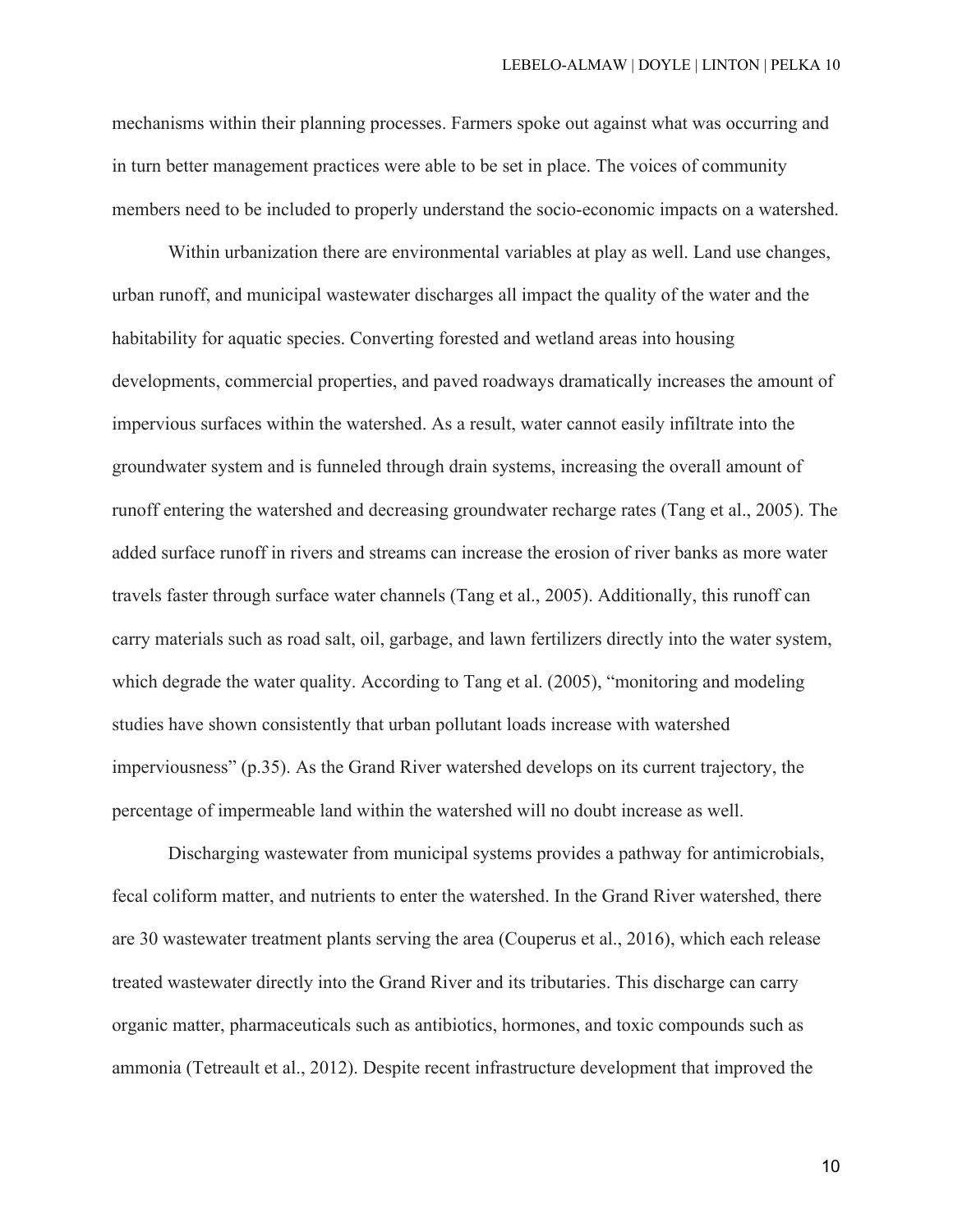quality of effluent (Tetreault et al., 2012), many chemical compounds from human and animals are able to bypass the treatment system and enter the environment, travelling downstream and becoming more concentrated. Exposure to antimicrobials can build resistance to these compounds, and while there needs to be more research into the impacts of this on aquatic life, the constant exposure can harm the growth and reproductive capabilities of the animals and pose threats to water quality as a whole (Couperus et al., 2016). Wastewater discharge can also add high levels of phosphorus and nitrogen (Igbinosa & Okoh, 2009), which can contribute to nutrient loading and eutrophication of the river. Without adequate treatment of wastewater prior to release, chemicals and nutrients enter the watershed, impacting the health of the species that depend on clean water.

Urban runoff and wastewater discharge has been shown to have a direct impact on fish species within the Grand River. According to a study by Tetreault et al. (2012), fish populations downstream of discharge points were found to have "altered gonadal development, impaired capacity to produce sex steroids, and high rates of intersex" (p.457) compared to similar fish not in a degraded habitat. Additionally, the study found distorted species diversity and abundance as a result of the discharge, with reductions in environmentally-sensitive darter species and increases in sucker species, which are more tolerant to poor conditions (Tetreault et al., 2012). Another study, conducted by Gillis et al. (2017), found that mussel populations declined over 60 percent and species abundance was diminished downstream of wastewater discharge points compared to upstream. These examples are only a handful of the species that depend on the Grand River watershed for survival, but the demonstrated changes to their population and dispersal are indicative of greater watershed health challenges.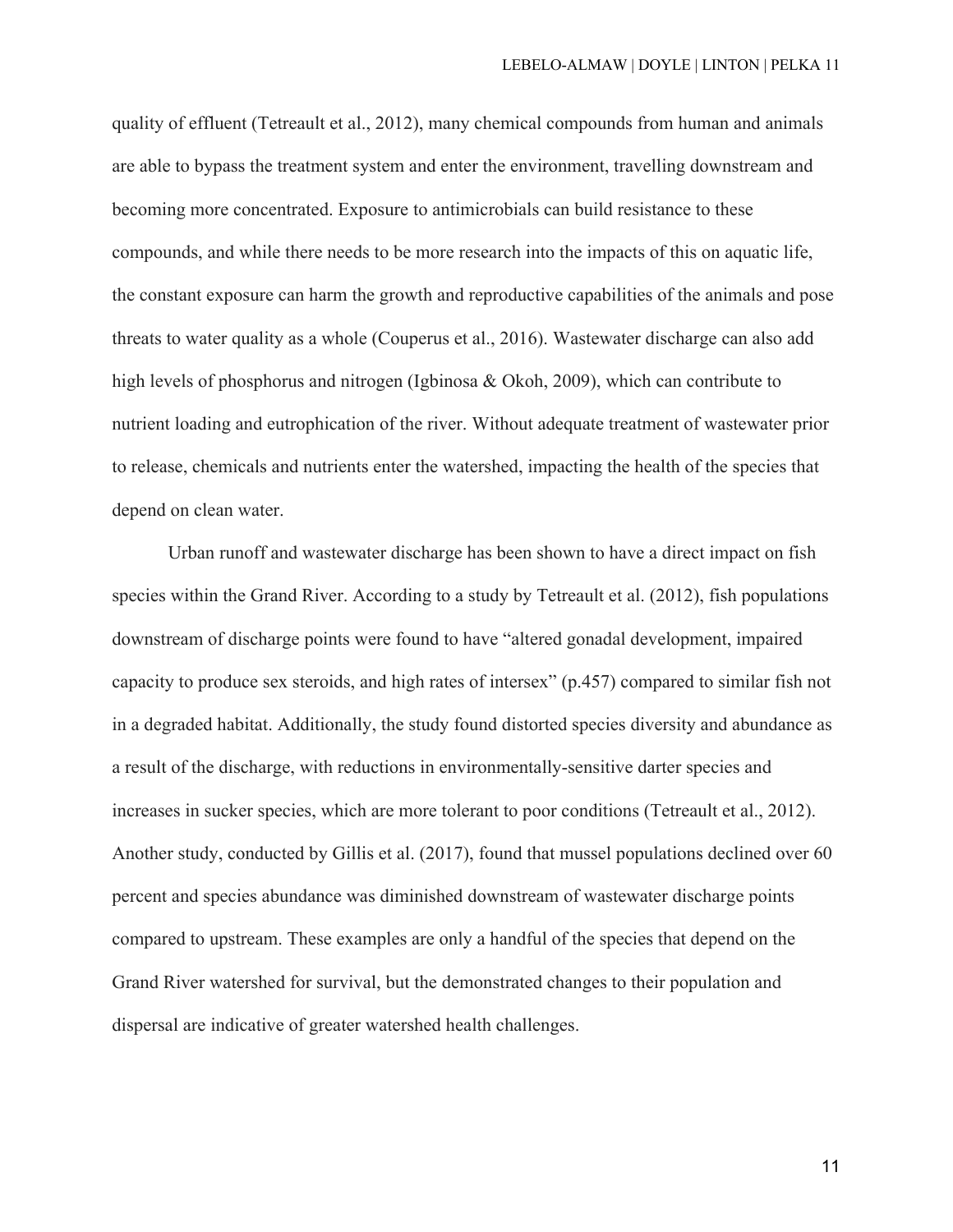With the increase of urbanization within the Grand River watershed comes the increase of those dependent on it as a source of drinking water. The Grand River watershed is the source of drinking water in the Kitchener-Waterloo region. It is vital that the watershed is protected from pollution and contaminants in order to ensure the physical wellbeing of those within the region. The number of people living within the region has been rapidly on the rise, and as such the Grand River watershed is being used more frequently and for a variety of different reasons. From commercial to industrial to personal purposes, the watershed is being used to service a diverse set of needs. It is important to note that the exponential population growth seen within the region is occurring within the centre of the watershed. This was noted in both the 1997 State of the Watershed and Water Management plan published by the GRWA. Urbanization is occurring within the core of the watershed, and as such management strategies should be made accordingly.

## Agricultural Influences

Agriculture is the dominant use of the Grand River watershed, which requires a significant amount of land, water, and chemical resources. Not only do farmers need sufficient water for crop irrigation and livestock, they may also contribute to "deforestation, eutrophication of water bodies, salinization of soil and depletion of water resources" (Odegard & van der Voet, 2014, p.51), through cropland expansion, heavy fertilizer use, and their chosen tillage practices (Ritter, 2012). According to a 2011 GRCA report titled *Water Use Inventory Report for the Grand River Watershed*, the agricultural sector makes up the third and fifth largest water consumers within the watershed, for irrigation use and livestock watering use respectively (Wong, 2011). While irrigation demands may vary depending on "climate, crop type, soil type and the level of drought tolerance the farmer is willing to risk" (p.30), the amount of crop land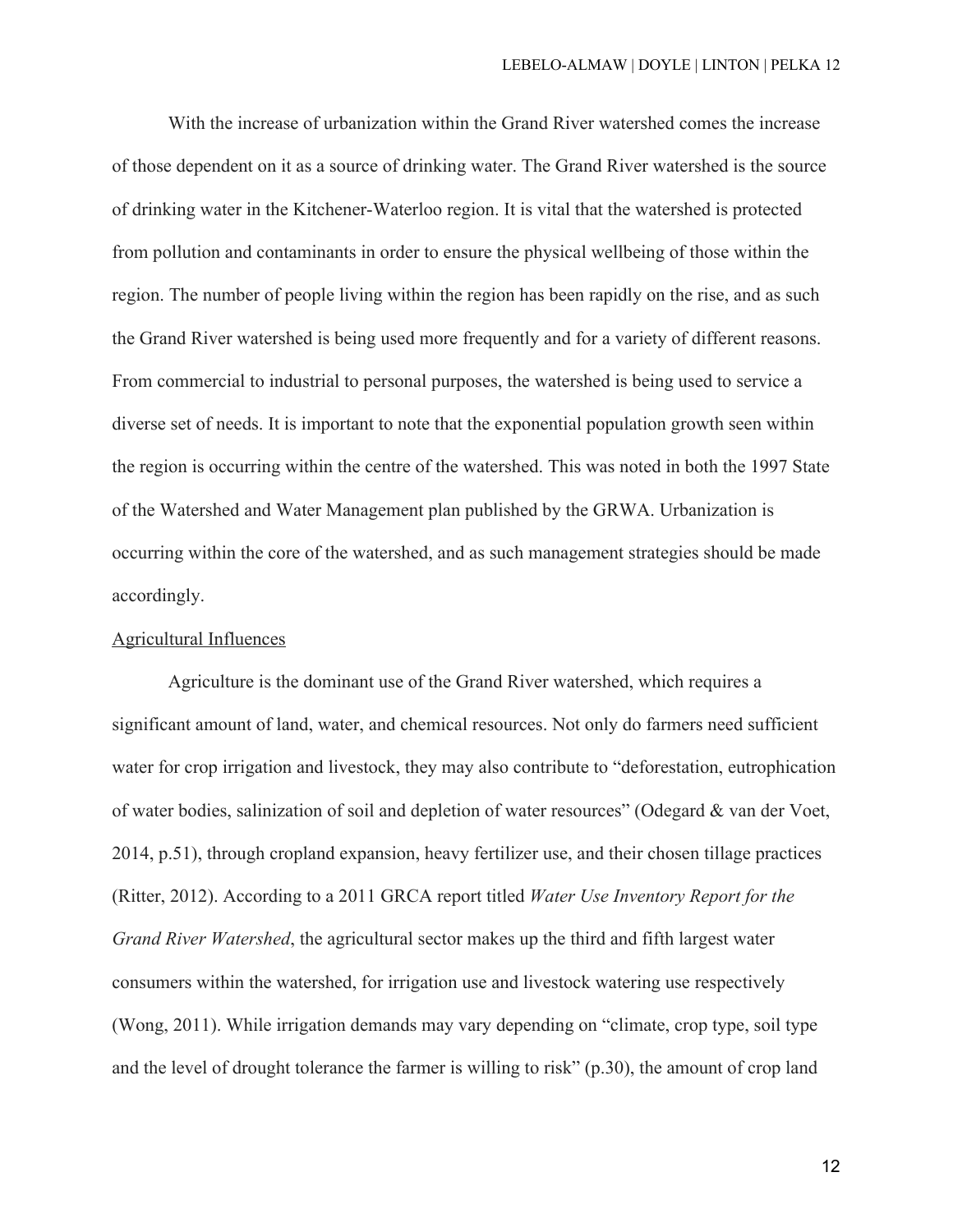that requires irrigation has been increasing (Wong, 2011). Over time, this has the potential to place excessive strain on the available water resources, especially when coupled with growing municipal water needs and unpredictable precipitation events in the watershed (Wong, 2011).

Chemical fertilizers, rich in nitrogen (N) and phosphorus (P), are relied on to increase crop yield and contain nutrients essential for plant growth. Additionally, manure and animal litter are used in place of fertilizers with comparable results, due to similarly high concentrations of N and P (Rodriguez et al., 2011). However, when applied improperly and in excessive amounts, these nutrients saturate surface runoff into nearby streams and rivers and seep into groundwater storage (Environment and Climate Change Canada, 2019). This occurs when plant utilization rates fall below application rates, resulting in a build-up of untouched nutrients that are readily washed into waterways during irrigation or precipitation events (Rodriguez et al., 2011). According to Jones & Downing (2009), "fertilizer and manure amendments dominate nutrient cycles in agricultural watersheds… which directly impairs water quality" (para.1), increasing the fertility of the adjacent and downstream water resources. Consequently, freshwater plants and algae benefit from the influx of nutrients, absorbing oxygen from the water as they flourish, a process called eutrophication (Water Quality Working Group [WQWG], 2011). When this occurs, the overabundance of plant life takes a substantial amount of oxygen from the water, essentially suffocating the animal aquatic life within the waterway. Phosphorus, nitrogen, and dissolved oxygen content can be measured to gauge the risk of eutrophication within the watershed. However, as the Grand River and its tributaries flow downstream towards Lake Erie, the concentration rises, posing more severe threats downstream. The Province of Ontario sets an indicator target of 0.030 mg Total Phosphorus / Litre (mgP/L) of water for rivers within the province, an objective often exceeded in the Grand River watershed, providing ample reserves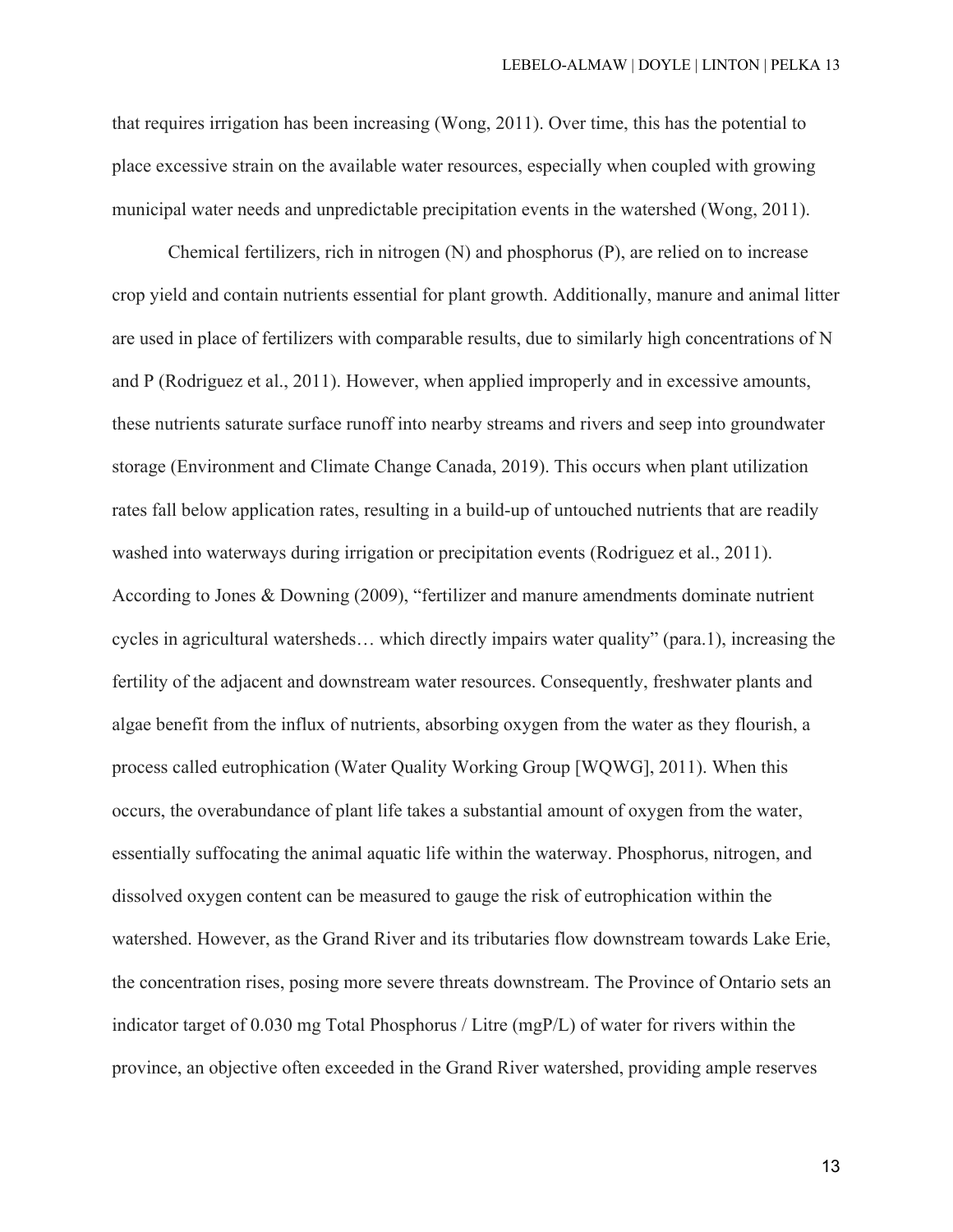for plant matter (WQWG, 2011). Furthermore, this nutrient loading in the waterways poses risks downstream, as "most of the load, or mass of sediment or nutrients transported by the river is likely transferred to a downstream receiver or end point" (WOWG, 2011, p.2), accumulating by the time it reaches Lake Erie. As the concentration rises, so do the risks of eutrophication and damage to aquatic health.

Another major problem downstream from agricultural land use is soil erosion, causing an influx of suspended sediments that deplete the quality of the adjacent water bodies and leads to silting within riverbeds (Fiener, Govers, & Van Oost, 2008). Sediment pollution is measured using turbidity, or "the cloudiness of the water, which is related to the shape, size and concentration of particles suspended in the water" (GRCA, n.d.-b, para.1). Turbidity is influenced by high flow events, such as heavy rainfall, which wash loose soil away (GRCA, n.d. b). Inadequate soil conservation practices and the absence of plant buffers enables surface runoff to carry loose soil sediment into the water. As a result, turbid water may be more difficult to filter for use in municipal systems and can negatively impact the habitat quality for aquatic life. In the Grand River system, increased use of environmental best practices by farmers has resulted in improvements to the water quality and health of the fisheries (GRCA, n.d.-e). While geologic factors and seasonal water flow rates can influence the levels of nutrients and sediments in the Grand River watershed, methods of agricultural land use play a role in the health of the watershed.

## A Changing Climate

Climate change is expected to alter drought and precipitation patterns across the Grand River watershed region, affecting the watershed's water resources. According to Jyrkama and Sykes (2007), climate change is expected to increase the rate of groundwater recharge in the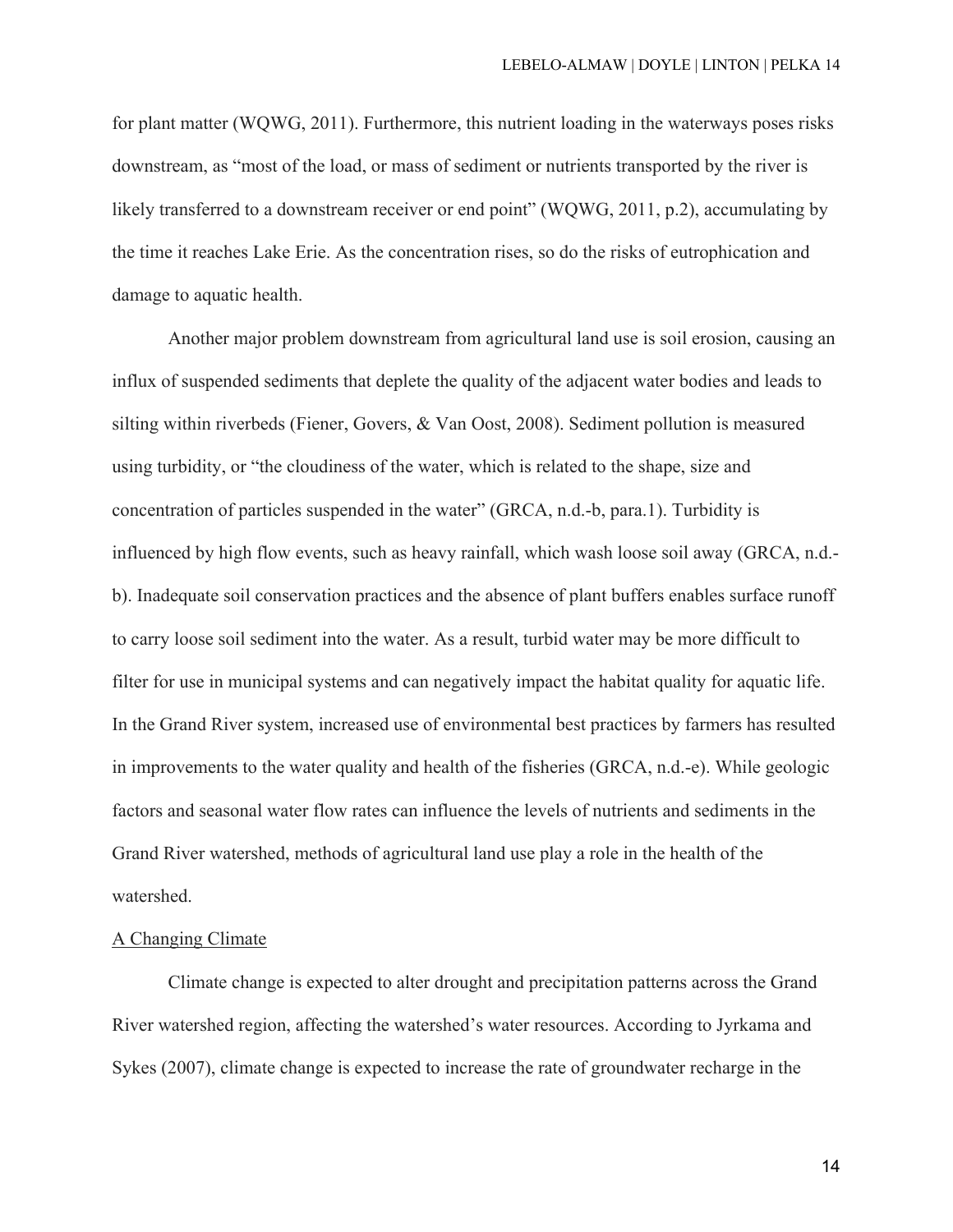basin due to increased precipitation and warmer winter temperatures that allow more infiltration, as a result of a reduced snowpack. This influences the watershed's health by warranting an adequate quantity of water; it is not predicted the region will experience a lack of groundwater. At the same time, higher climate change induced rainfall volume coupled with rapid urbanization can lead to heightened risks of flooding within the Grand River and its tributaries. The added surface runoff will carry chemicals and debris into the water and may pose risks to the integrity of the watershed through increasing erosion and impacting water quality.

Temperatures are expected to increase within the watershed, which will likely increase the temperature of the water as well (GRCA, 2014). Warmer water is not able to hold as much oxygen, and may shift the distribution of aquatic species in the watershed to those more tolerant to temperature and dissolved oxygen changes (GRCA, 2014). While the Grand River watershed is not expected to experience groundwater shortages (Jyrkama & Sykes, 2007), an increase in average summer temperatures could place more strain on the surface water resources through increased evaporation, which may affect municipal water supplies. In acknowledging and working within the socio-economic and environmental variables, the Grand River watershed should be looked to as an effective and sustainable framework for resource protection.

#### **Relation to SDG 6**

#### SDG Target 6.5

Target 6.5 of the SDG's states "By 2030, implement integrated water resource management at all levels, including through transboundary cooperation as appropriate" (UNGA, 2015). Due to its size, the Grand River watershed is subject to a number of governing strategies, management plans, and priorities. This can make transboundary cooperation across municipalities and First Nations territories difficult. The GRCA was established as a central body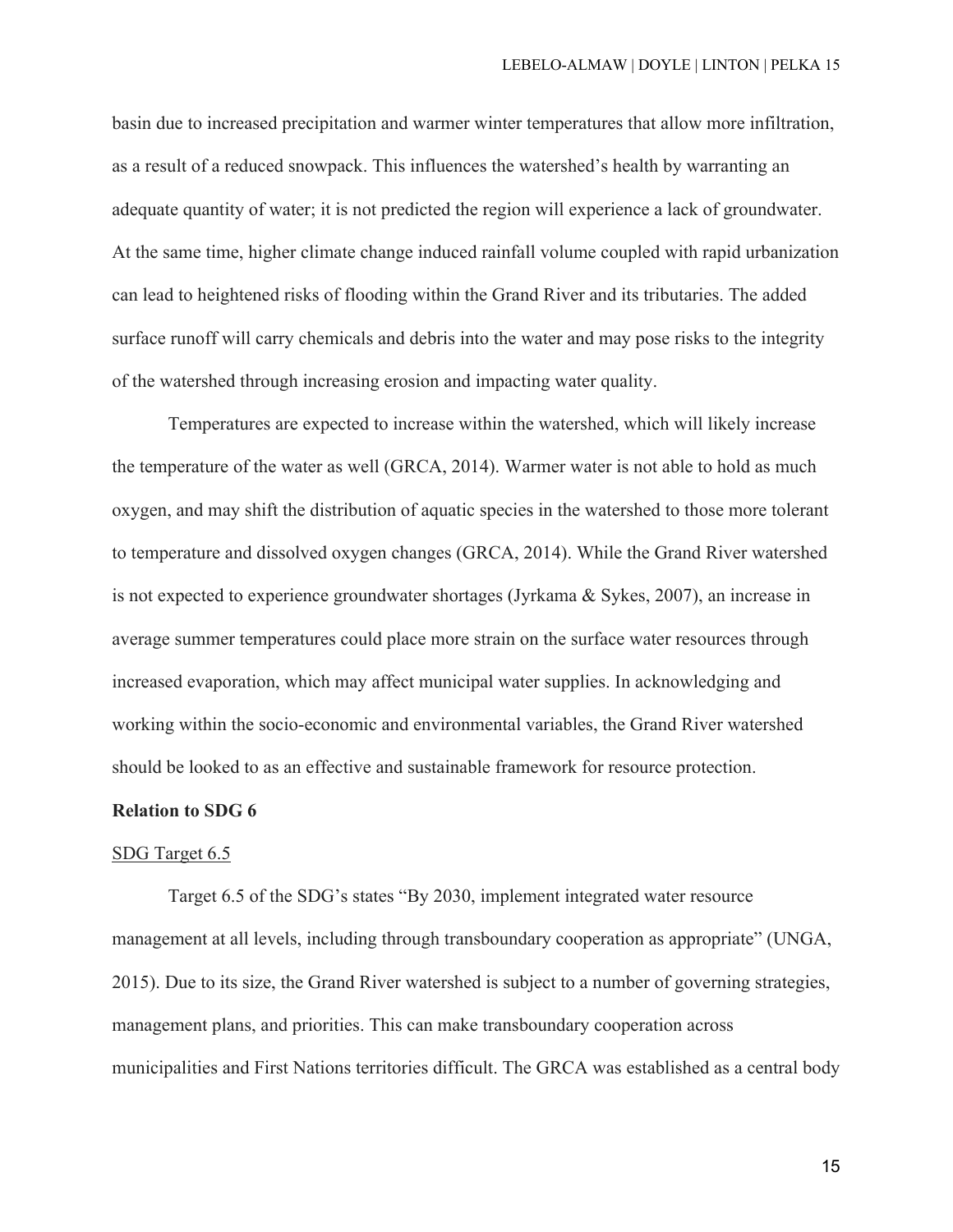to address the issues plaguing the Grand River, forming a municipal partnership that focused on the health of the River from a watershed perspective, a novel idea at the time (GRCA, n.d.-c). The *Water Management Plan* developed by the GRCA in 2014 was the result of a collaborative effort between the GRCA, municipalities, counties, First Nations, and provincial and federal government agencies (GRCA, 2014). The *Plan* seeks to form a 'joint call to action' to ensure proper management of water resources throughout the watershed, outlining guiding principles that should be adhered to when making decisions that could impact the watershed (GRCA, 2014). While voluntary, the partnership developed by the *Plan* meant larger stakeholder engagement across the board, including the public, the agricultural community, environmental organizations, and the wider watershed community (GRCA, 2014). These partnerships across all levels of management are essential to the success of a management plan, and displays evidence of the GRCA's commitment to IWRM.

In 1994, the Grand River and its major tributaries were designated as Canadian Heritage Rivers (GRCA, n.d.-d). As part of the process, the GRCA had to prepare a management document that showed vast public and stakeholder consultation and involvement (GRCA, n.d. d). Due to the River's role in human heritage, recreational benefits, and natural landscape, the designation provided another opportunity for the IWRM in working with municipalities across the watershed. Without wide scale support from governments, First Nations, environmental groups, and private interest groups, it would be impossible to achieve the management required for formal designation.

The Rural Water Quality Program, administered by the GRCA, is yet another example of successful IWRM. This Program is developed for the agricultural community, in partnership with local municipalities who provide funding for the financial incentives and the GRCA who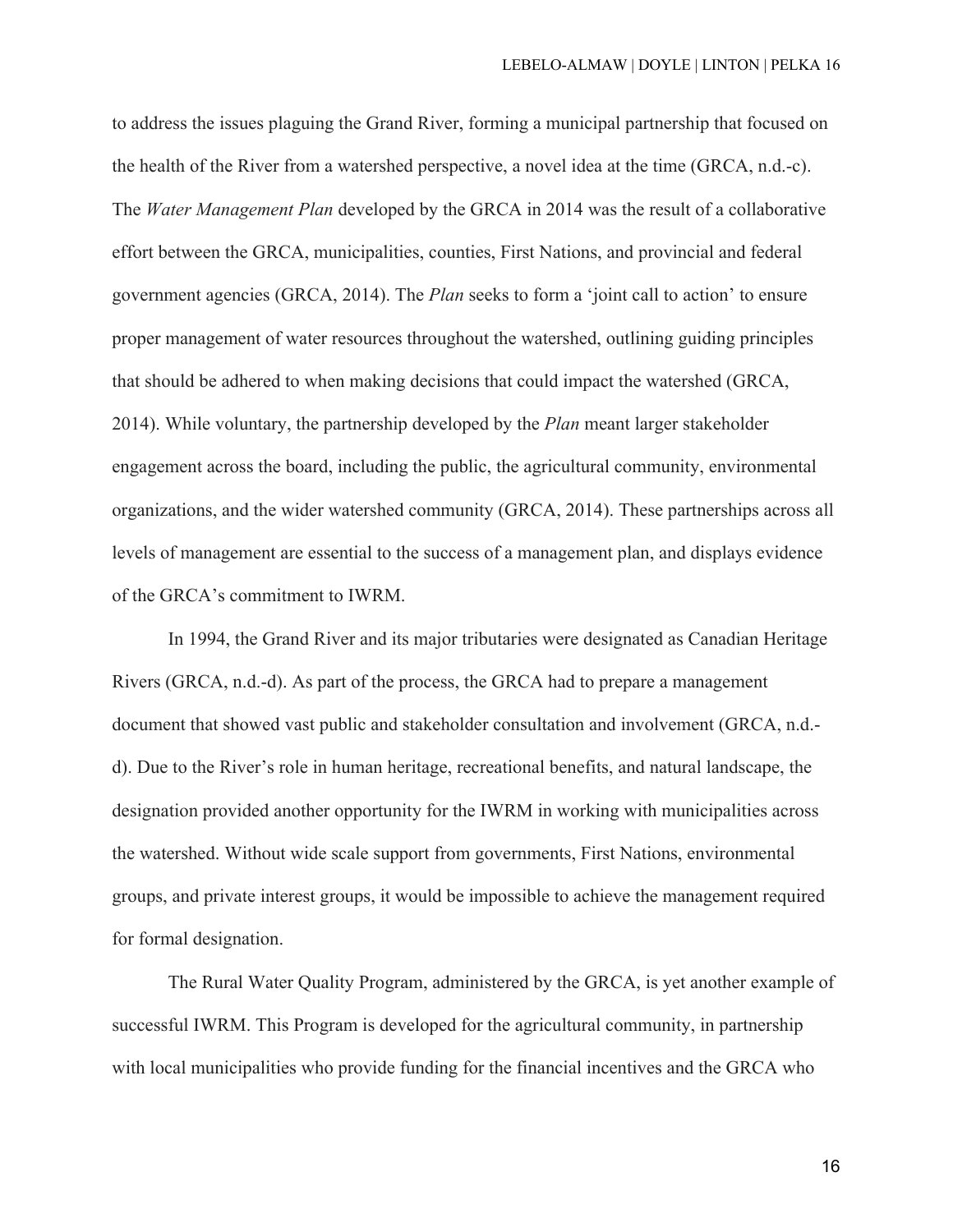oversees the administration (Loeffler, n.d.). Over the course of the Program's history, over one million trees have been planted within the watershed, and 142 of wetland buffers and 190 kilometres of windbreaks have been created (Loeffler, n.d.). The success of this program is attributed to the participation of all stakeholders in the creation and guidance of the management strategies (Loeffler, n.d.), leading to increased trust between participants and more effective practices being used to restore the health of the watershed.

## SDG Target 6.6

In cohesion with target 6.5, SDG target 6.6 calls for action declaring, "By 2020, protect and restore water-related ecosystems, including mountains, forests, wetlands, rivers, aquifers and lakes." (UNGA, 2015, p.18). As made evident above, IWRM is weaved into the management tools used in the Grand River watershed and this extends to the water-related ecosystems in the region. One notable component of this is the formation and functioning of the Grand River Fisheries Working Group (GRFWG). This was created after the Grand River achieved heritage status in 1994 and later resulted in the publication of the Grand River Fisheries Management Plan in 1998, which serves as a "blueprint to improve the health of our waterways and restore them as habitat for a wider variety of species." (GRCA, n.d.-d). With the aim of identifying issues and finding solutions within the realm of the watershed's fisheries, the GRFWG continues to meet and pursue the management strategies put forth in the Management Plan, their commitment to SDG 6.6 proven by their efforts for over two decades and being awarded Canada's national Recreational Fishery Award in 2009 (Veale & Cooke, 2017).

Moreover, the GRCA has taken significant action to protect local forests, planting over 30 million trees since its establishment in the 1930s (GRCA, n.d.-d). Similar to the management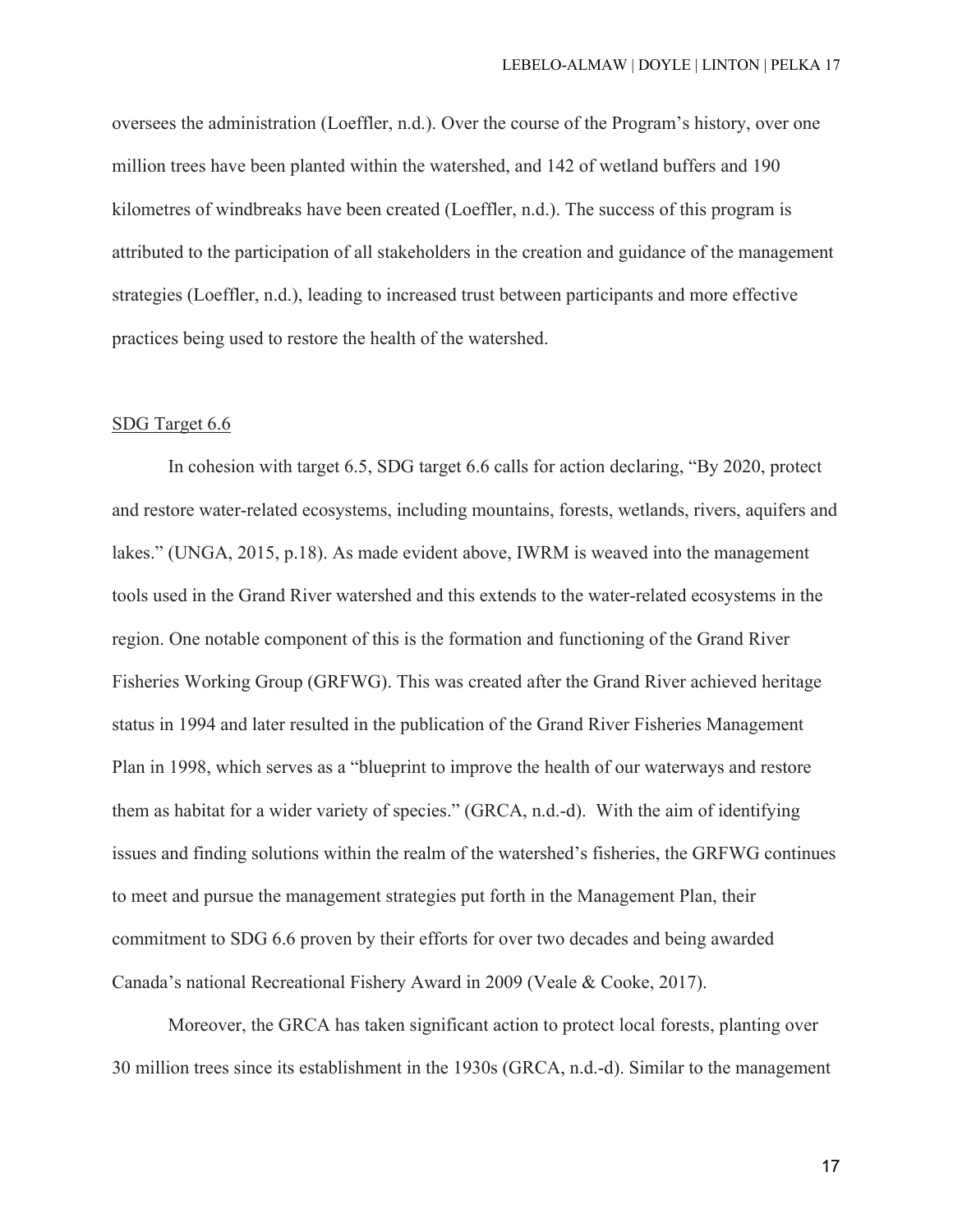plan put forth by the GRFWG, the Grand River Watershed Forest Plan outlines targets and guidelines for preserving and enjoying the expansive forest in the region (GRCA, n.d.-d). With over 80 species at risk residing in the watershed, the GRCA, who leads the majority of management efforts in the watershed, serves as an exemplary case of watershed management that works in tandem with SDG 6, particularly targets 6.5 and 6.6, as its recommendations and action plans are tangible for organizations and general community members alike. Through attention to fighting invasive species, restoring land, planting and protecting trees, and responsible fishing, the Grand River watershed shows notable potential for sustainable watershed management (GRCA, n-d.-d.).

## **Recommendations for IWRM in the Grand River**

Target 6.5 of the SDGs is to implement IWRM at all levels by the year 2030 (UN Water, 2016). This is important to implement in order to ensure the sustainable development of watershed areas as well as sustainable water consumption. IWRM focuses on the harmonization of development and environmental protection by taking a holistic approach to water resource management (UN Water, 2016).

Watershed management systems and authorities in Ontario are currently in the process of implementing Integrated Watershed Management (IWM), which is essentially IWRM at a watershed level (Conservation Ontario, 2010). The GRCA is an example of a watershed authority currently implementing IWM throughout the watershed. There are 36 Watershed Conservation Authorities in Ontario. They are public bodies with water management responsibilities. The Conservation Authorities Act (1946) grants broad powers to the authorities including the ability to make regulations restricting and regulating the use of water in or from water bodies within their jurisdiction. This is all subject to the approval of the provincial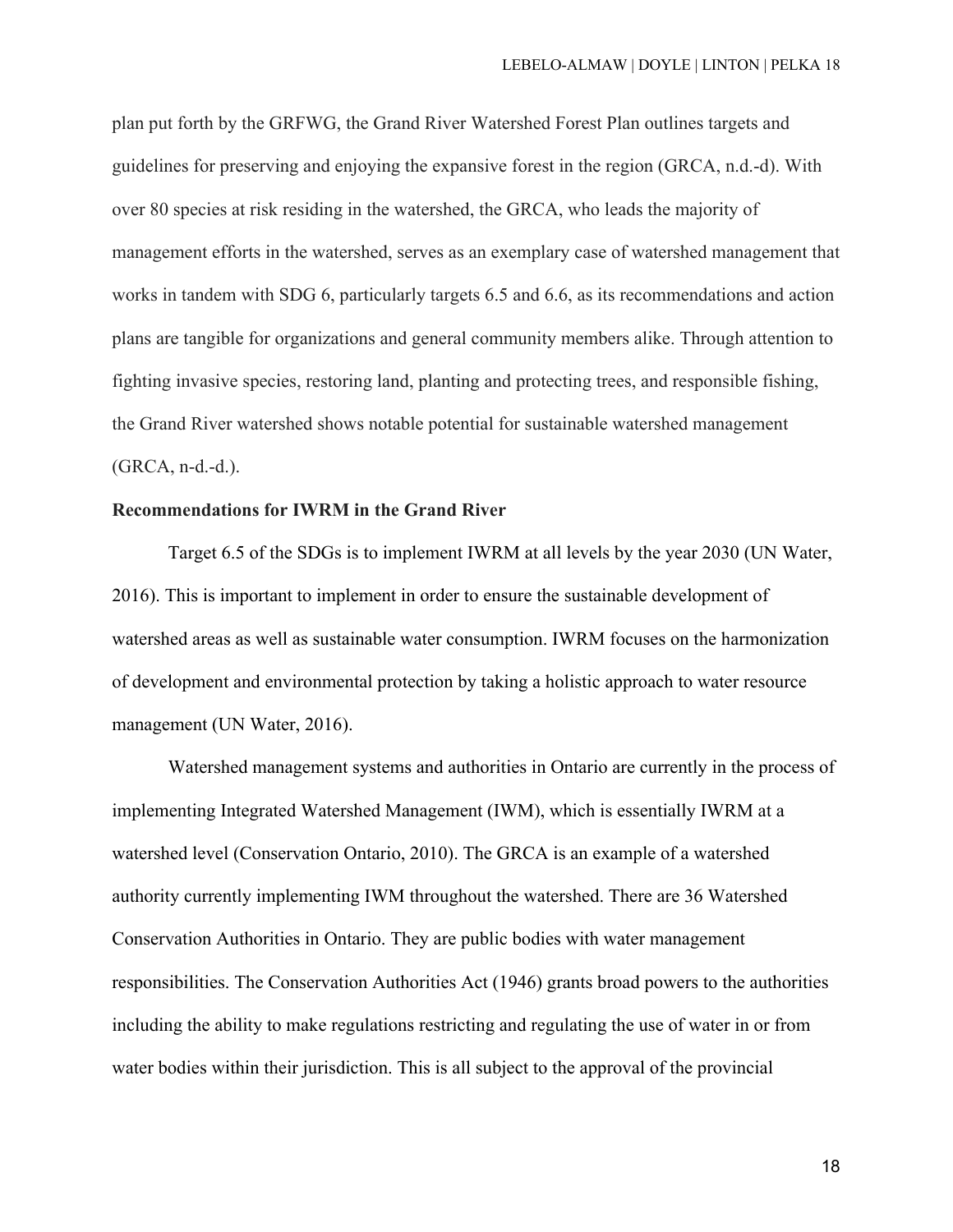Minister (Remedios, 2015). The broad powers of the Ontario Conservation Authorities allow them to respond to natural resource management needs and challenges, even as they evolve and intensify. The needs and challenges of watershed management will continue to change over time, so it is important that their powers should remain broad to continue to facilitate adaptation. (Conservation Halton, n.d.)

The province of Ontario is a Canadian leader in terms of watershed management the efforts of the conservation authorities have been noted internationally for their IWM practices (blue print). In spite of the progress and recognition, there are still several issues and barriers that the conservation authorities face in the implementation of IWM (Conservation Ontario, 2010).

The first barrier to IWM are the fragmented policies and legal systems in place. Water management in Ontario relies on multiple statutes (Remedios, 2015). This is a barrier to IWRM because the numerous regulations can make the legal framework complex and difficult to navigate. In many cases, it is unclear as to how some of the policies and regulations relate to each other. It also causes strain on staff capacity because of the operational and administrative challenges that this complex system poses. Employees have difficulty with knowing and understanding all the different legal statutes and knowing their relevance within watershed management (Remedios, 2015).

It is common within the conservation authorities that staff resources are stretched thin, which limits the ability of the authorities to carry out multiple projects (Conservation Ontario, 2010). Conservation Authorities also have a high employee turnover rate, meaning that staff members typically do not stay within the organizations for long. This poses a problem because it limits the capacity in which the authorities can effectively get their work done. Resources and time are inefficiently used on training incoming staff (Conservation Ontario, 2010).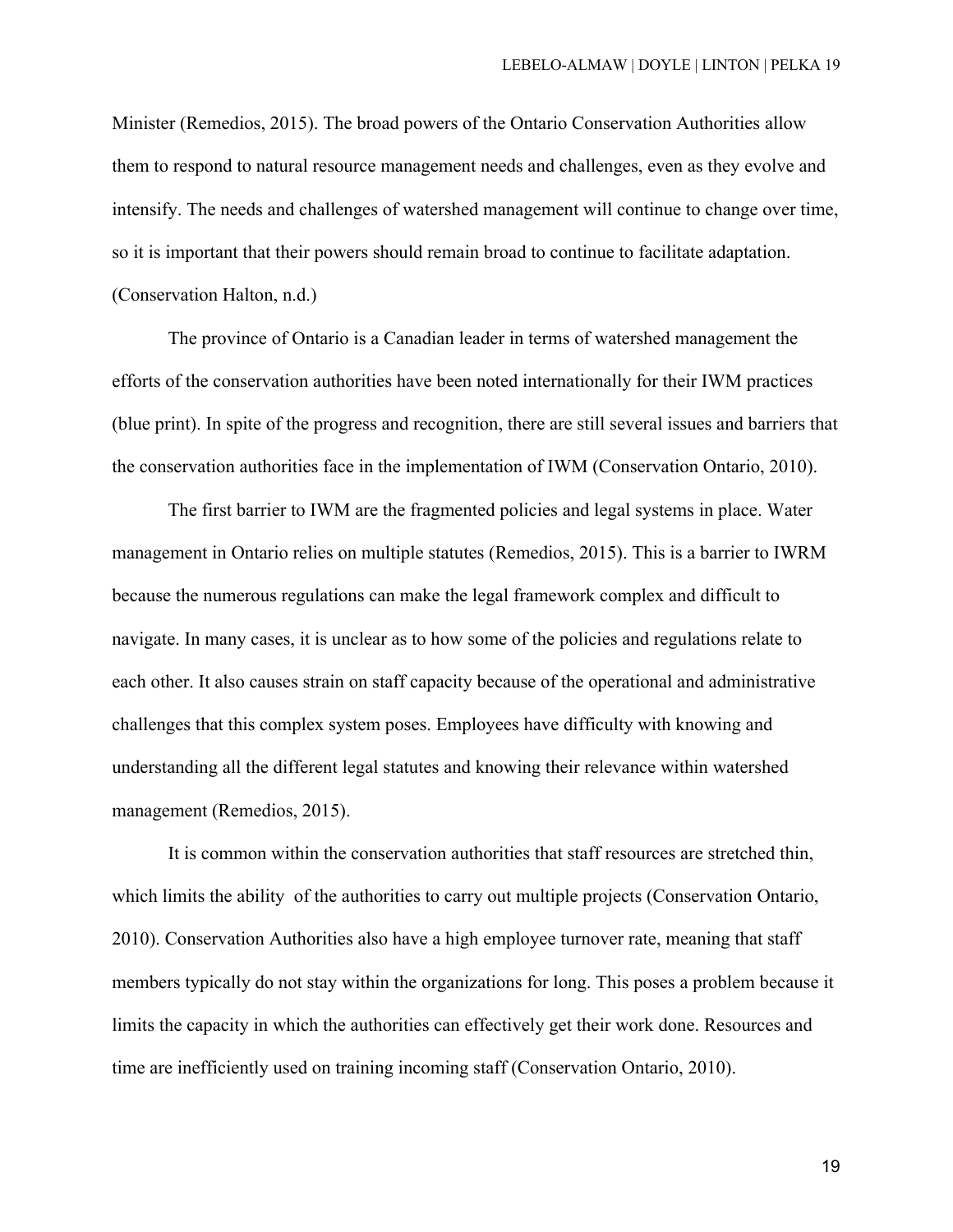There is a gap in scientific studies, data collection and the dissemination of information within many watersheds. Even in watersheds where there is a strong presence of scientific and research (like the Grand River), there are still issues with providing adequate public access to the research and findings of the studies as well as the application of the findings to management plans (Conservation Ontario, 2010). The social and political sciences must also be studied further so that management systems and conservation authorities can continue to gain knowledge and adapt to new landscapes (Medema, Mcintosh & Jeffery, 2014).

Another key barrier to IWM implementation is the significant cost of undertaking the implementation actions, developed through watershed plans (Conservation Ontario, 2010). Conservation authorities are currently funded through the levies they impose as well as contracts and individual project funding (Conservation Ontario, 2010). These sources are not always guaranteed and they are not stable. This make makes it difficult for the conservation authorities to plan in the long term and has a negative effect on the staff capacity as well as the overall productivity of the authorities (Conservation Ontario, 2010).

The GRCA can overcome some of these barriers to IWM through an increase in cross sector partnerships and collaborative management. Partnerships are already a key component in IWM theory but they are not being leveraged to full potential (GWP-TAC, 2000). The conservation authorities have partnered and collaborated with a variety of ministries of the provincial government but in order to more effectively implement IWM they must aim to have as many partners as possible and in multiple sectors. Increasing cross sector partnerships can be very beneficial to the conservation authorities in areas such as financial management, strategic planning, external communication, board leadership, mission orientation, and staff management capacities (Shumate, Fu & Cooper, 2018).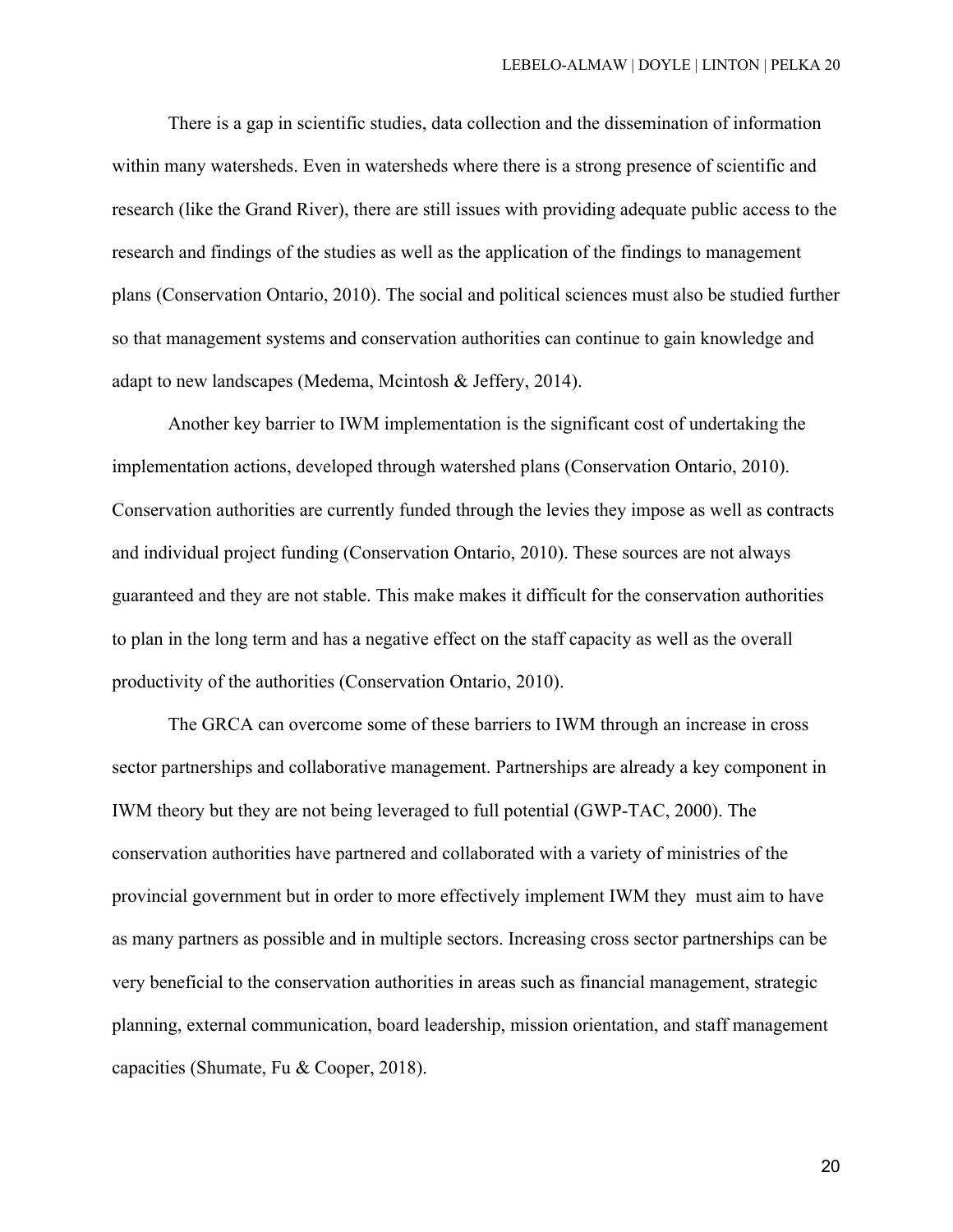Partnerships across all levels of government can help the conservation authorities navigate the complex policy and legal frameworks that are currently in place (Le Pennec & Raufflet 2016). Increasing the number of cross sector partnerships can help the GRCA make gains in organizational capacity. Cross sector partnerships create the opportunity for knowledge and resource sharing that can benefit all those parties involved. (Le Pennec & Raufflet, 2016). Partnerships with research institutions such as universities (like the University of Waterloo) can be beneficial in terms of making data easily available and understandable to the public as well as finding more effective and interesting ways to disseminate knowledge (Environment Canada, 2010). These types of partnerships create a win win opportunity for the all partners involved (Clarke & Crane, 2018). Cross sector partnerships also create an opportunity for additional funding and financial resources (Shumat et al., 2018). Depending on the nature of the partnership and the interests of the parties, this could be advantageous to the GRCA. Many local businesses are consciously seeking to involve themselves in local initiatives (Clarke & Crane, 2018), which is something the GRCA could and should leverage. Through an increase in cross sector partnerships, the GRCA can gain the resources that they need in order to effectively implement IWM within the watershed boundaries.

## **Conclusion**

The GRCA and the watershed management systems in place are working to maintain the biophysical health of the watershed in tandem with the increasing socioeconomic development of the region. The expansion of agricultural practices within the region, the increased urbanization, and the exogenous factor of climate change all have had influences on the overall health of the Grand River watershed. Through utilizing an integrated water resource management approach, the Grand River watershed can be looked to as a framework for best practices. Joint efforts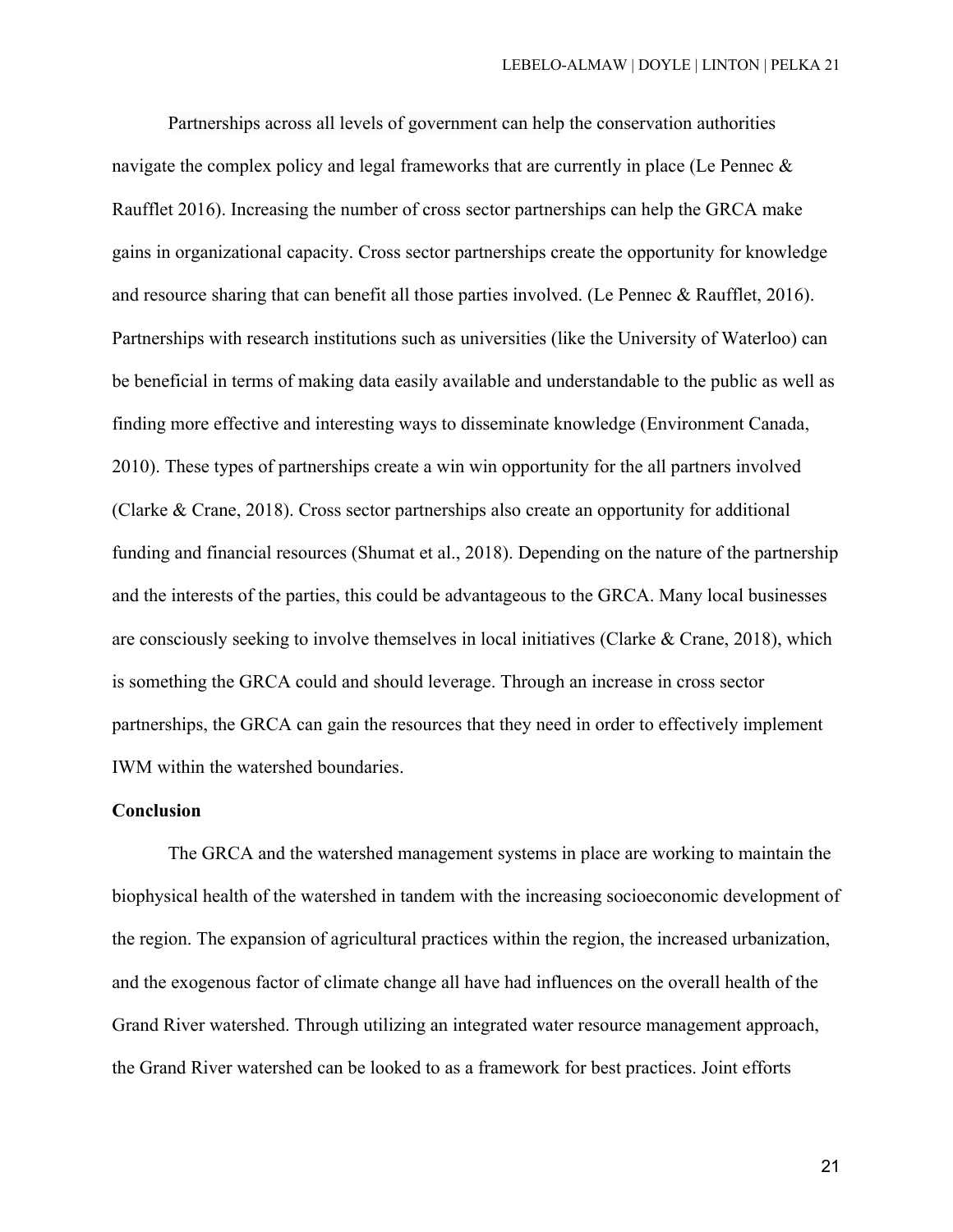between the GRCA, First Nations groups, all levels of government, environmental organizations, and the local community have proven to be successful at restoring and managing the watershed and its water-related ecosystems. Using the SDG targets to implement watershed management systems provides effective and sustainable frameworks for protecting and restoring water-related ecosystems within the Grand River watershed.

## References

- Clarke, A. & Crane, A. (2018). Cross-Sector Partnerships for Systemic Change: Systematized Literature Review and Agenda for Further Research. *Journal of Business Ethics*, *150*(2), 303–313. DOI: 10.1007/s10551-018-3922-2
- Conservation Halton (n.d.). Conservation Authority Act Review. Web page Retrieved from https://www.conservationhalton.ca/ca-act-review
- Conservation Ontario. (2010). Overview of Integrated Watershed Management in Ontario. Retrieved from https://conservationontario.ca/fileadmin/pdf/policypriorities\_section/ IWM\_OverviewI\_PP.pdf
- Couperus, N.P., Pagsuyoin, S.A., Bragg, L.M., & Servos, M.R. (2006 January 15). Occurrence, distribution, and sources of antimicrobials in a mixed-use watershed. *Science of The Total Environment, 541*, 1581-1591. https://doi.org/10.1016/j.scitotenv.2015.09.086
- Environment Canada. (2010). Environment and Climate Change Canada Water Integrated Watershed Management. Retrieved from https://www.ec.gc.ca/eauwater/default.asp?lang=En&n=13D23813-1&wbdisable=true
- Environment and Climate Change Canada. (2019). Canadian Environmental Sustainability Indicators: Water quality in Canadian rivers. Retrieved from https://www.canada.ca/ content/dam/eccc/documents/pdf/cesindicators/water-quality/2019 /water-quality-canadian-rivers-pdf-en-2019.pdf
- Etienne, J. & Grand River Water Demand Management Working Group. (2014). *Grand River Watershed Water Management Plan Water Demand Management: Meeting Water Needs in the Grand River Watershed* [PDF file]. Retrieved from https://www.grandriver.ca/en/our-watershed/resources/Documents/WMP/Water\_WMP\_ Report\_DemandManagement.pdf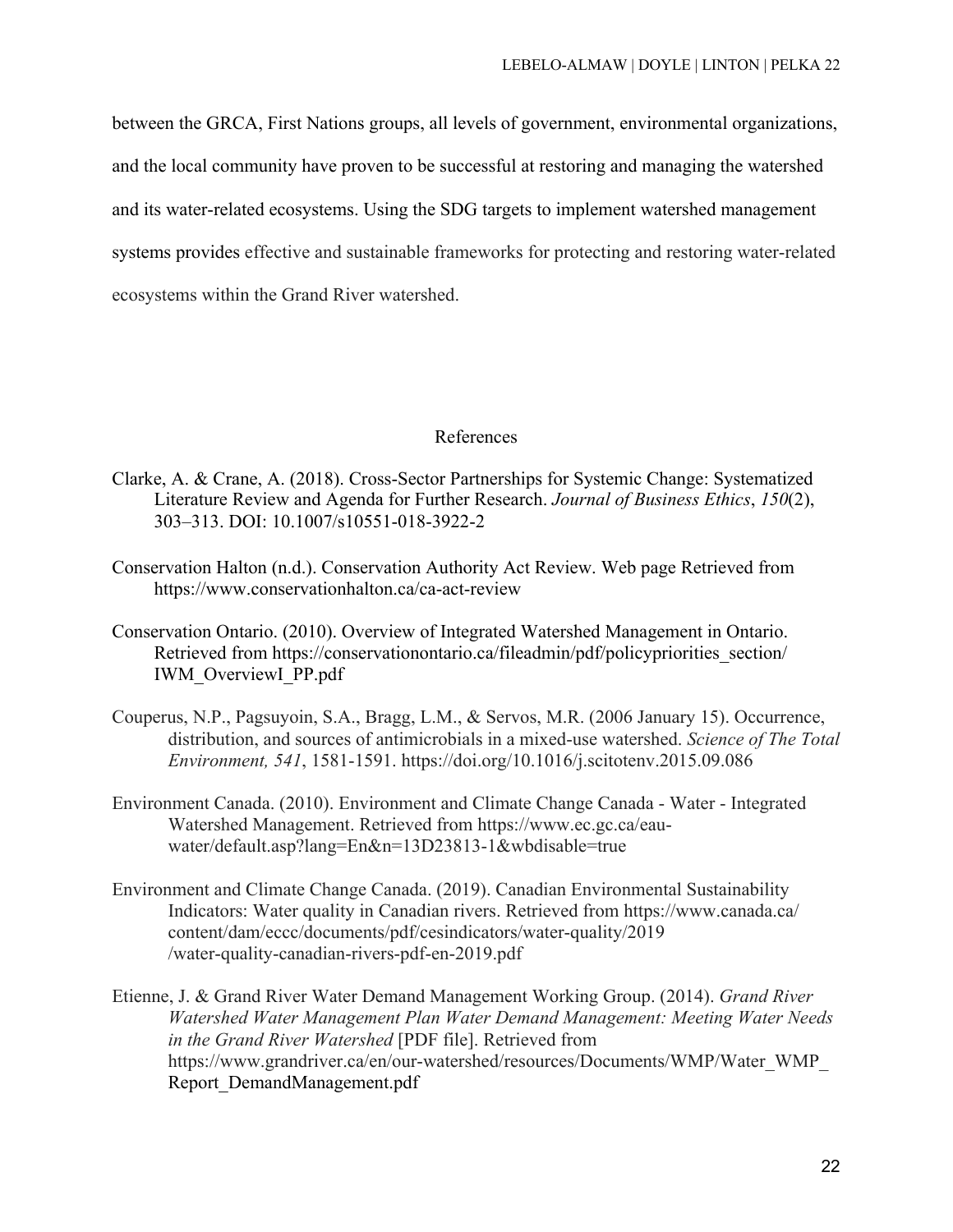- Fiener, P., Govers, G., & Van Oost, K. (2008). Evaluation of a dynamic multi-class sediment transport model in a catchment under soil-conservation agriculture. *Earth Surface Processes and Landforms, 33*, 1639-1660. https://doi-org.proxy.lib.uwaterloo.ca/10.1002/esp.1634
- Francis, G. (1996). Exploring selected issues of governance in the Grand River watershed. *Canadian Water Resources Journal, 21*(3), 303-311. doi: 10.4296/cwrj2103303
- Gillis, P.L., McInnis, R., Salerno, J., de Solla, S.R., Servos, M.R., & Leonard, E.M. (2017). Freshwater mussels in an urban watershed: Impacts of anthropogenic inputs and habitat alterations on populations. *Science of the Total Environment, 574*, 671-679. https://doi.org/10.1016/j.scitotenv.2016.09.110
- Global Water Partnership Technical Advisory Committee [GWP-TAC]. (2000). Integrated water resources management. TAC Background Paper No. 4. GWP, Stockholm, Sweden.
- Grand River Conservation Authority [GRCA]. (n.d.-a). Our watershed. Retrieved from https://www.grandriver.ca/en/our-watershed/Our-Watershed.aspx
- Grand River Conservation Authority [GRCA]. (n.d.-b). Turbidity. Retrieved from https://apps.grandriver.ca/waterdata/kiwischarts/wq\_turbidity.aspx
- Grand River Conservation Authority [GRCA]. (n.d.-c). GRCA history. Retrieved from https://www.grandriver.ca/en/who-we-are/GRCA-history.aspx
- Grand River Conservation Authority [GRCA]. (n.d.-d). Heritage River designation. Retrieved from https://www.grandriver.ca/en/our-watershed/Heritage-River-Designation.aspx
- Grand River Conservation Authority [GRCA]. (n.d.-e). Fisheries management. Retrieved from https://www.grandriver.ca/en/our-watershed/Fisheries-management.aspx
- Grand River Conservation Authority [GRCA]. (2014). *Grand River Watershed Water Management Plan* [Pdf file].
- Igbinosa, E.O. & Okoh, A.I. (2009). Impact of discharge wastewater effluents on the physico-chemical qualities of a receiving watershed in a typical rural community. *International Journal of Environmental Science and Technology,6*(2), 175-182. Retrieved https://link-springer-com.proxy.lib.uwaterloo.ca/content/pdf/10.1007%2FBF3327619.pdf
- Jones, J.R. & Downing, J.A. (2009). Agriculture. *Encyclopedia of Inland Waters,* 225-233. https://doi.org/10.1016/B978-012370626-3.00238-6
- Jyrkama, M. I., & Sykes, J. F. (2007). The impact of climate change on spatially varying groundwater recharge in the grand river watershed (Ontario). *Journal of Hydrology, 338*(3-4), 237-250. doi: 10.1016/j.jhydrol.2007.02.036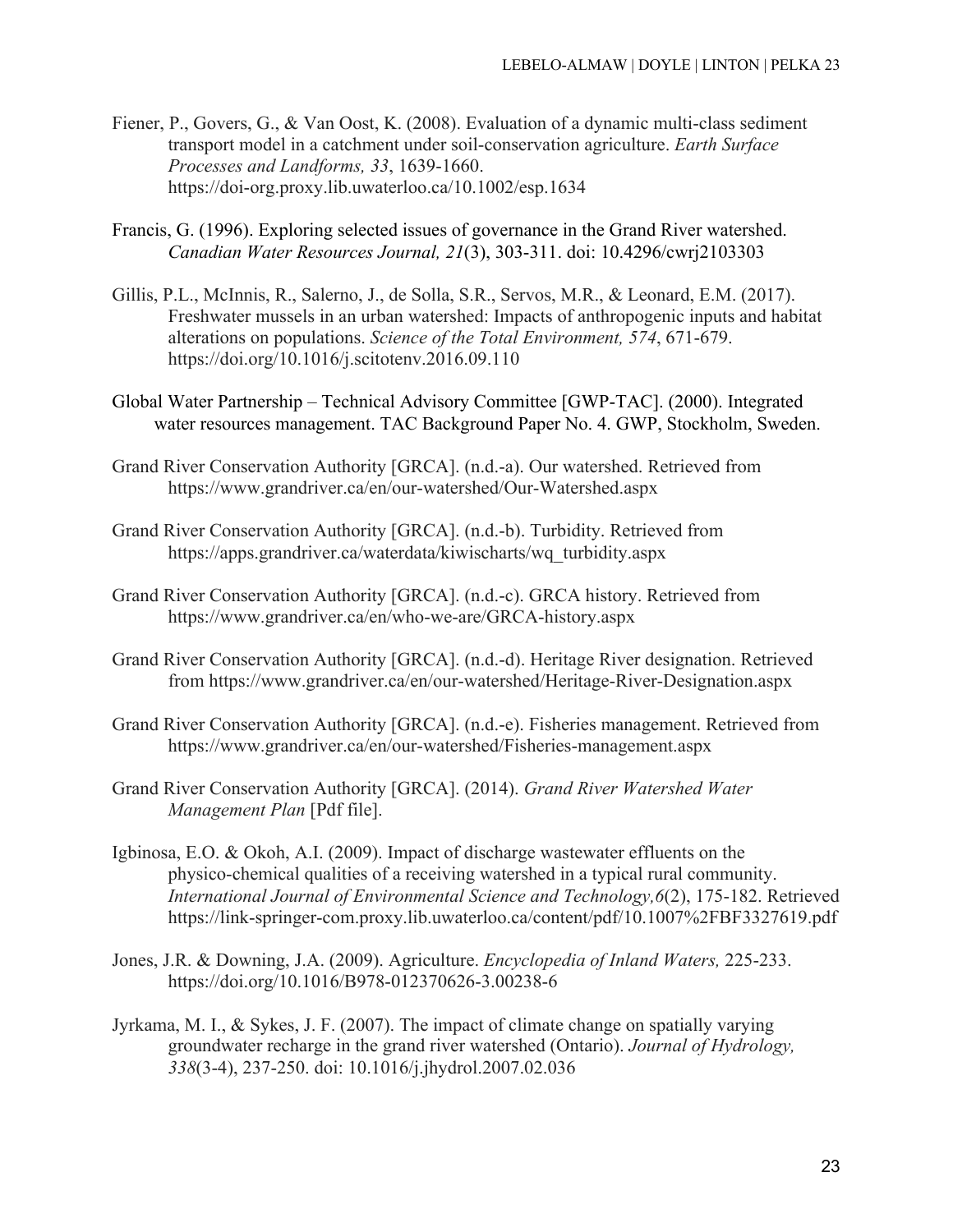Le Pennec, M., & Raufflet, E. (2016). Value creation in inter-organizational collaboration: An empirical study. *Journal of Business Ethics*. https://doi.org/10.1007/s10551-015-3012-7.

Liu, Y., Yang, W., Leon, L., Wong, I., McCrimmon, C., Dove, A., & Fong, P. (2016). Hydrologic

modeling and evaluation of Best Management Practice scenarios for the Grand River watershed in Southern Ontario. *Journal of Great Lakes Research, 42*(6), 1289-1301. https://doi.org/10.1016/j.jglr.2016.02.008

- Loeffler, A. (n.d.). The Rural Water Quality Program [Pdf file].
- Medema, W., Mcintosh, B.S. & Jeffery,P..J. . (2014). From premise to practice: a critical assessment of integrated water resource management and adaptive management approaches in the water sector. *Ecology and Society, 13*(2), 29.
- Odegard, I.Y.R., & van der Voet, E. The future of food Scenarios and the effect on natural resource use in agriculture in 2050. *Ecological Economics, 97*, 51-59. https://doi.org/10.1016/j.ecolecon.2013.10.005
- Remedios, S. (2015). Understanding the Legal Complexities in Integrated Water Resource Management. Retrieved from: https://cvc.ca/wp-content/uploads/2016/09/Appendix-B-Understanding-Legal-Complexities-of-Integrated-Water-Management.pdf
- Ritter, J. (2012 October). *Soil Erosion – Causes and Effects* [pdf file]*.* Retrieved from http://www.omafra.gov.on.ca/english/engineer/facts/12-053.pdf
- Rodriguez, H.G., Popp, J., Gbur, E., & Chaubey, I. (2011) Environmental and economic impacts of reducing total phosphorous runoff in an agricultural watershed. *Agricultural Systems, 104*(8), 623-633. https://doi.org/10.1016/j.agsy.2011.06.005
- Ryan, R. L., Erickson, D. L., & De Young, R. (2003). Farmers' motivations for adopting conservation practices along riparian zones in a mid-western agricultural watershed. *Journal of Environmental Planning and Management, 46*(1), 19-37. doi:10.1080/713676702
- Shumate, M., Fu, J. S., & Cooper, K. (2018). Does cross-sector collaboration lead to higher nonprofit capacity? *Journal of Business Ethics* (Thematic symposium on cross-sector partnerships for systemic change).
- Tang, Z., Engel, B.A., Pijanowski, B.C., & Lim, K.J. (2005). Forecasting land use change and its environmental impact at a watershed scale. *Journal of Environmental Management, 76*(1), 35-45. https://doi.org/10.1016/j.jenvman.2005.01.006
- Tetreault, G.R., Brown, C., Bennett, C.J., Oakes, K.D., McMaster, M.E., & Servos, M.R. (2012). Fish Community Responses to Wastewater Inputs in a Watershed. *Integrated Environmental Assessment and Management, 9*(3), 456-468. https://doi-org.proxy.lib.uwaterloo.ca/10.1002/ieam.1364